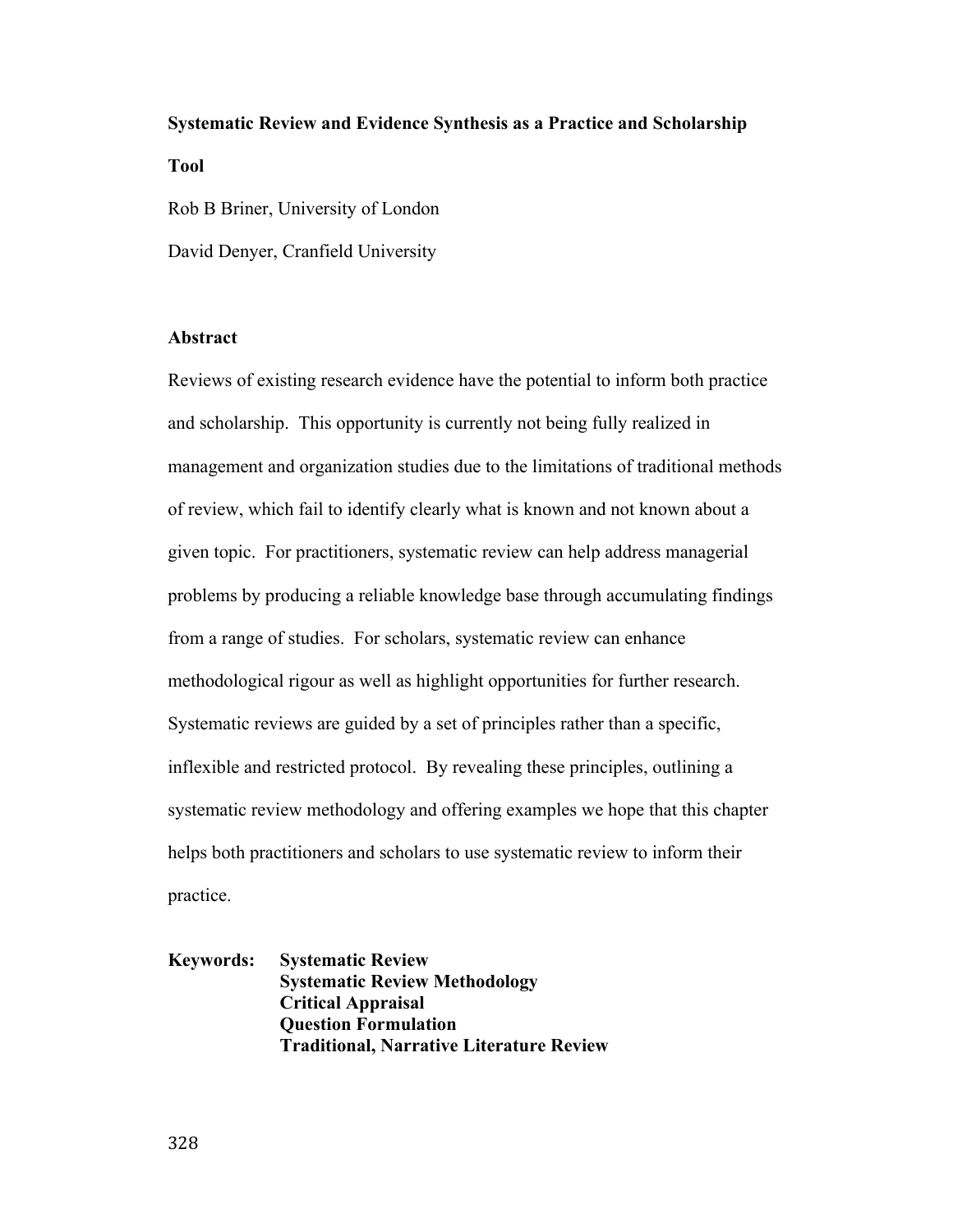How do experts know what they know? And what they don't know? Academics and practitioners claim to possess expertise which informs the opinions they offer and the decisions they make. But what is the basis for this expertise? One of the cornerstones and a pre-requisite of EBMgt is that it draws on systematic reviews of existing knowledge and evidence to inform decisions about research or practice. A systematic review addresses a specific question, utilizes explicit and transparent methods to perform a thorough literature search and critical appraisal of individual studies, and draws conclusions about what we currently know and do not know about a given question or topic. Systematic simply means that reviewers follow an appropriate (but not standardized or rigid) design and that they communicate what they have done. In essence, conducting systematic reviews means applying the same level of rigor to the process of reviewing literature that we would apply to any well-conducted and clearly-reported primary research.

This apparently simple, straightforward and even "common-sense" approach is widely-used in many fields such as medicine, healthcare, social policy and education but is rarely used in management and organization studies. Without conducting a systematic review how do you know that the evidence that you are using to inform your research or practice is reasonable? What degree of certainty can you claim about your contribution, intervention or decision? Could other evidence exist that refutes your current thinking or offer an entirely new insight or perspective?

329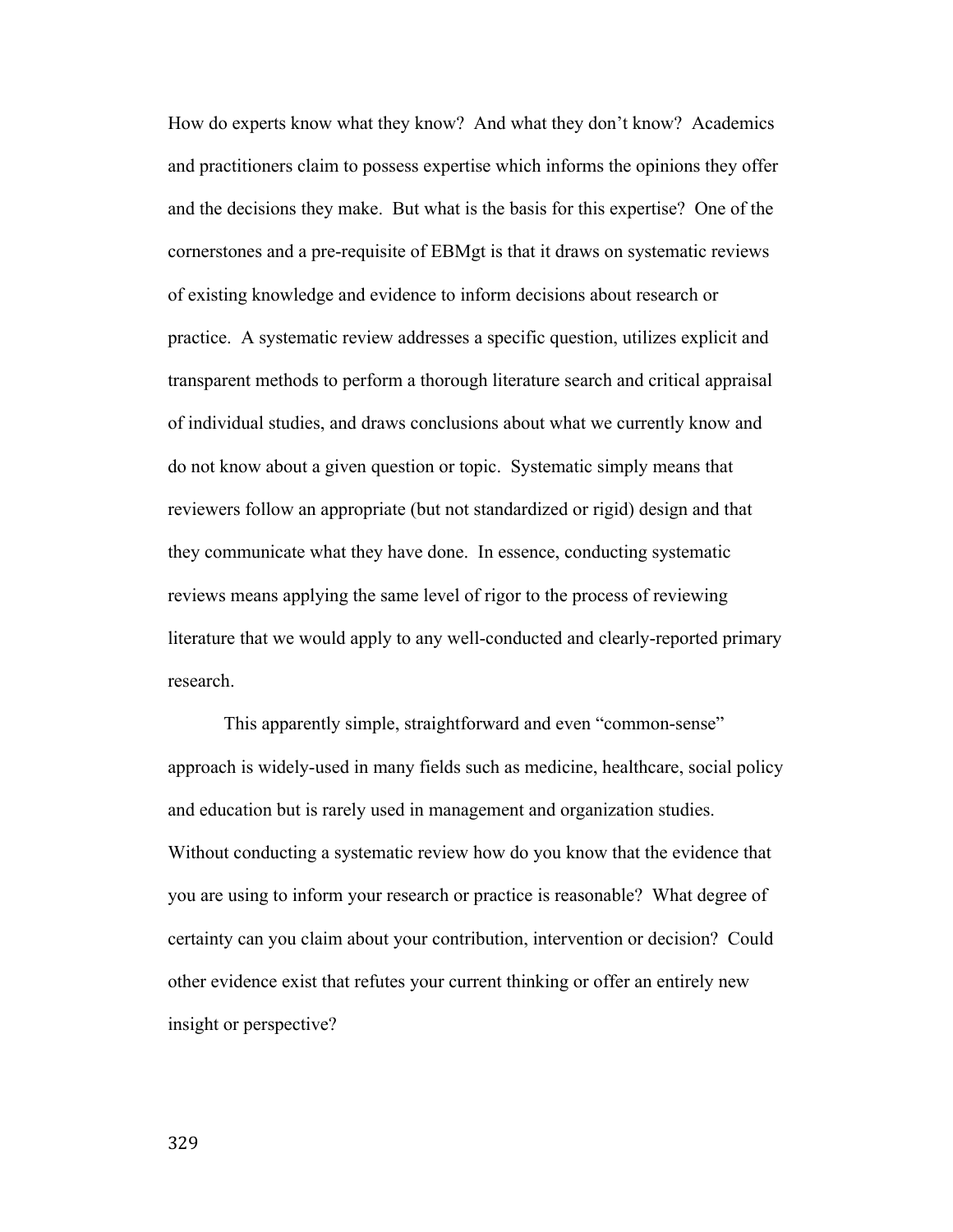In this chapter we explain how systematic review can be used as a key tool for advancing scholarship in management and organization studies and improving the practice of management. In what follows, we explain how poor quality reviews and syntheses can hinder scholarship and practice. We then consider current approaches to literature review in management. We next define and describe systematic reviews and their uses. We provide an overview and introduction to the processes involved in conducting a systematic review and research synthesis. We conclude by discussing how the findings of systematic reviews can be used to inform practice and scholarship and identify the prospects for systematic reviews in management. At the end of the chapter we provide details about available resources and information useful for conducting systematic reviews.

# **Why Academics and Practitioners Need Systematic Reviews and Evidence Syntheses**

The overall intent of management and organization studies is simultaneously to advance knowledge and to give insights into the practice of management. Currently both of these aims are being hindered by the inability of the field to effectively accumulate evidence across a body of previous research. The idea that research is formed on the basis of and by extending existing knowledge is wellexpressed in Isaac Newton's statement -- "If I have seen a little further it is by standing on the shoulders of Giants" -- even though the Giant metaphor overpersonifies knowledge. Given the importance placed on building on prior research by developing a deep understanding of the existing state of knowledge it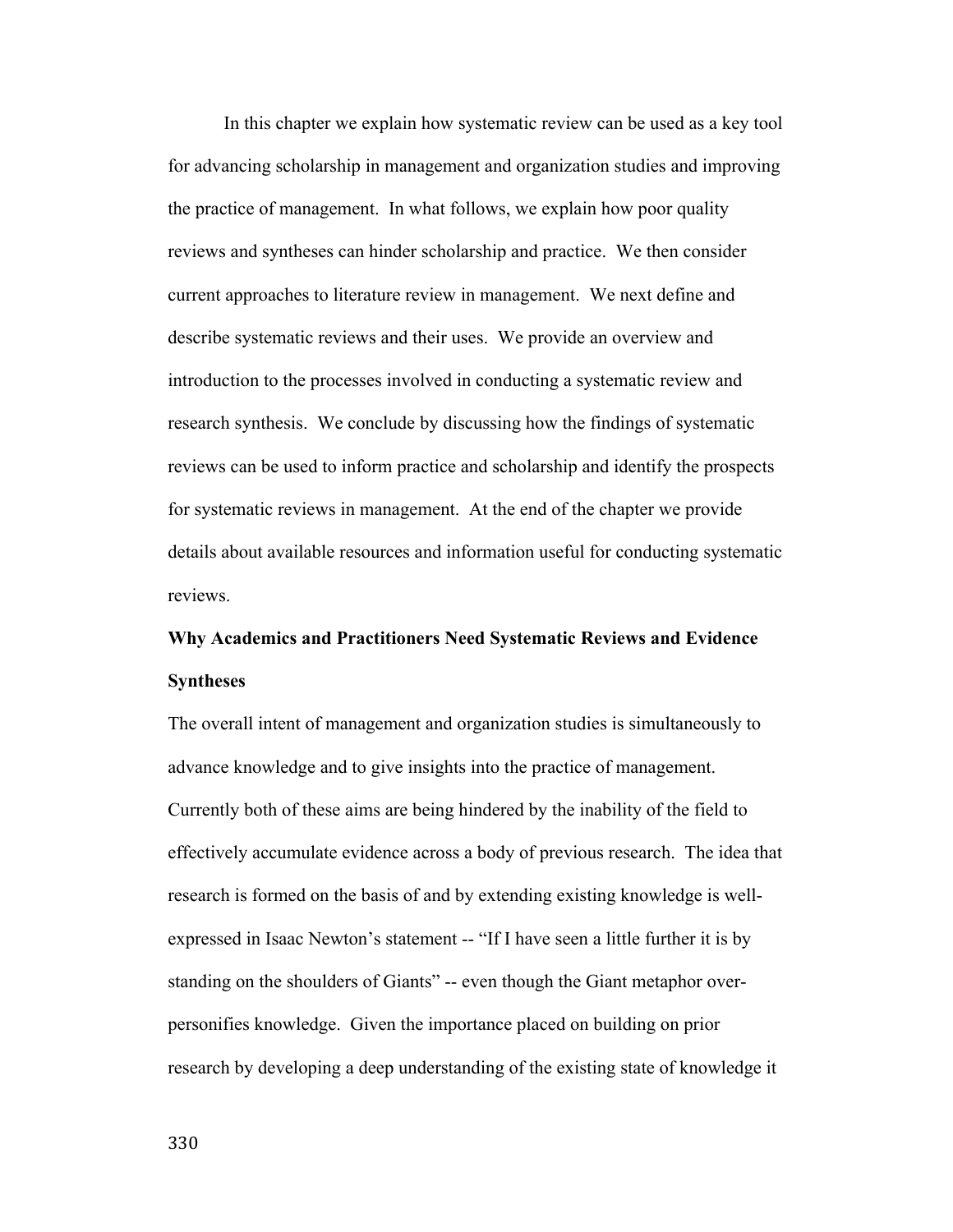is somewhat surprising that management academics seem more preoccupied with identifying new research questions than consolidating knowledge around a defined and agreed agenda. The emphasis on empirical contributions rather than reviews and syntheses has resulted in a voluminous, fragmented and contested field.

Research methods courses and textbooks focus almost exclusively on techniques for conducting primary research (collecting and analyzing new data) rather than secondary research (researching existing research). Few management researchers are trained in how to review literature. The result is primary research that is often informed by partial, haphazard and opinion-driven syntheses of previous research findings.

Within business schools the rigorous research that academics publish in high quality journals is seldom used in management education. Programs such as the MBA, rarely train students in how to scrutinize literature around practice questions or how to keep abreast of emerging research once out of school. This is in sharp contrast to other domains, such as medicine, law and engineering, in which developing such skills forms the basis for exercising and sustaining professional judgement and expertise. In business and management, practitioners rarely access and use academic research. Instead they are more likely informed by the "lessons learned," "best practices," "cutting edge practices" and "world class techniques" gleaned from single case studies frequently offered by consultancies, popular journals and management books of apparently successful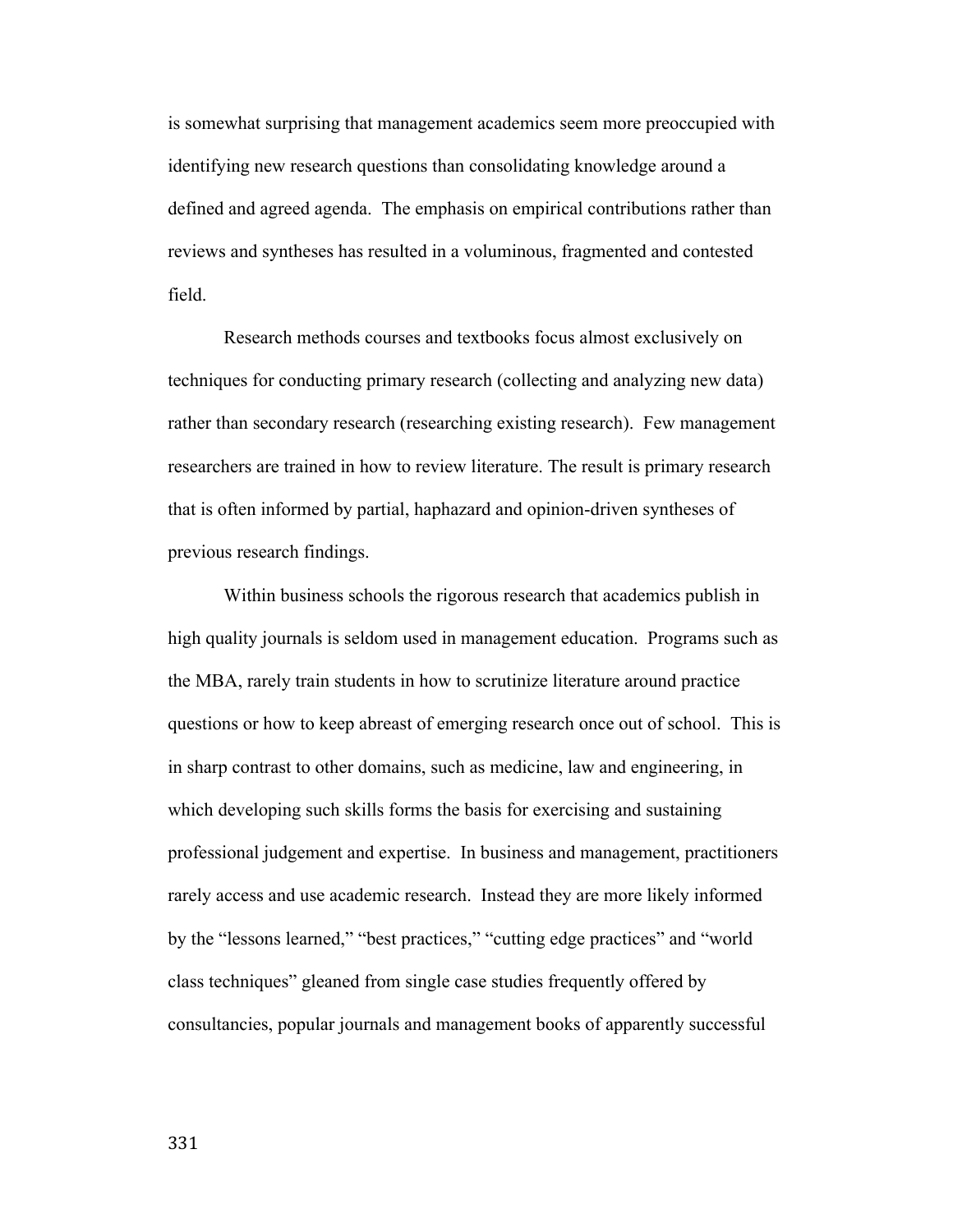organizations. However, implementation of these recipes often produces outcomes that are unanticipated and potentially suboptimal.

As a consequence of the above many academics and practitioners have a relatively patchy understanding of the current state of the body knowledge relating to any given topic. Despite this, academics and practitioners often make quite broad and confident statements such as "previous research has shown that team building improves performance" or it has been demonstrated that management development is effective. Similarly, the existence of a relationship between two phenomena, such as "networking leads to increased innovation," is often stated as fact and then simply followed by a bracketed list of half a dozen or so citations to earlier studies or reference to admired and thriving organizations. For scholars and practitioners, statements like these should raise important and challenging questions such as: Did *all* previous research show this? What proportion of previous research? How many studies? How strongly or clearly or consistently was this shown? Were the study designs such that the conclusions reached could be justified? What did the authors do to avoid the biases of preexisting beliefs? We do not believe that the current approaches to reviewing literature in management and organization studies effectively address such questions.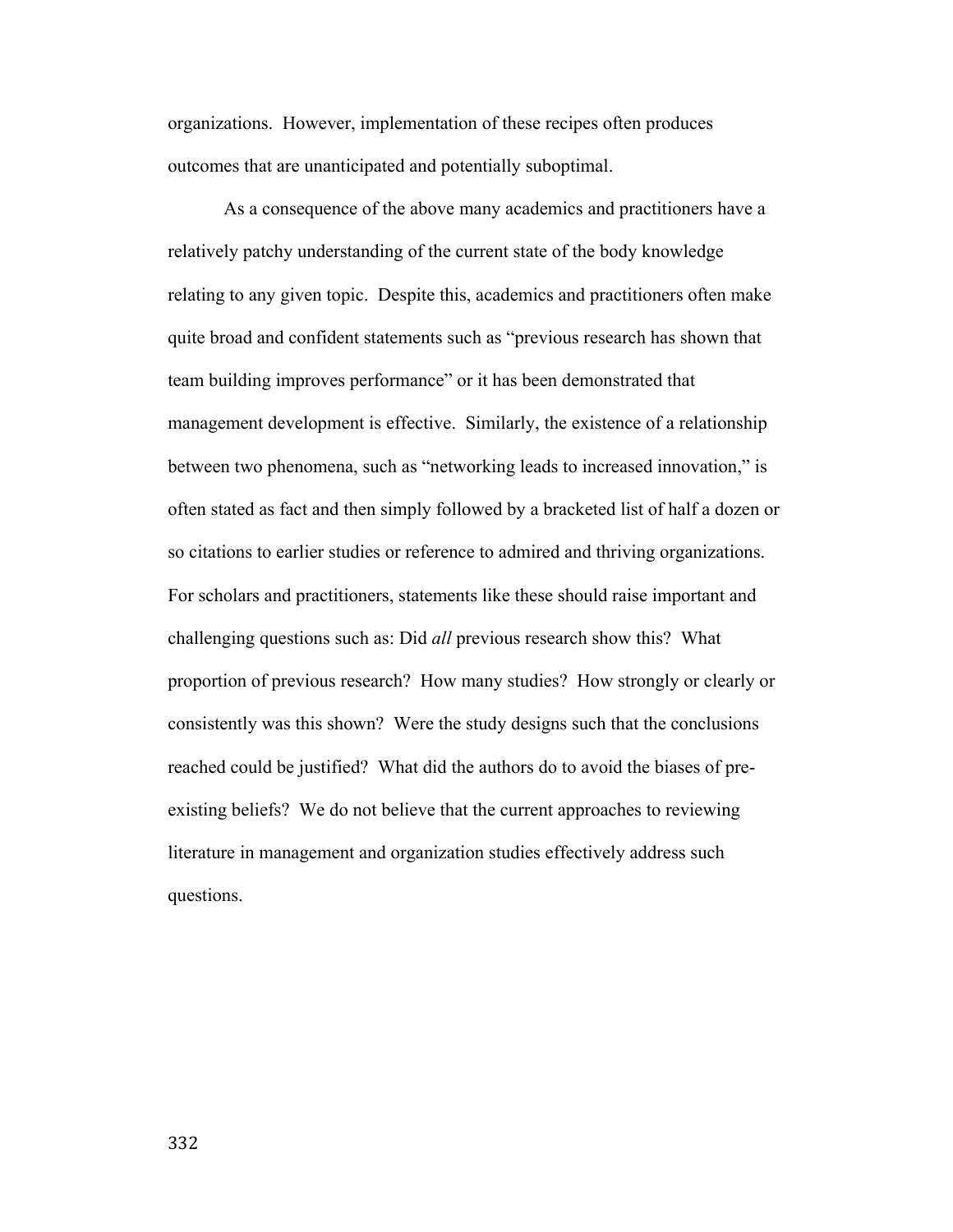# **Current Approaches to Reviewing Management Knowledge**

Literature reviews are found mainly in five main contexts: Introductions to papers reporting empirical studies; papers, chapters or books whose principal aim is to review literature; meta-analyses; textbooks for students; and trade and management practice books for practitioners. The literature review practices in each of these contexts will be considered in turn.

#### Literature Reviews Motivating Empirical Studies

Most literature reviews are short summaries at the beginning of empirical journal articles. Their main purpose is to build a case for why the research reported in the article is interesting, important and fills gaps in knowledge. As the aim of these reviews is to build an argument some cherry picking: published research that supports the rationale for the study is included but research that does not is omitted. Given space limitations in journal articles, these reviews rarely provide an in-depth, comprehensive, balanced or detailed account of previous research. They rarely tell the reader how the review was conducted or how the authors arrived at their conclusions. Although peer-review process is intended to screen out erroneous conclusions, the wide acceptability of unsystematic reviews suggests that management researchers take a fairly relaxed or ad hoc approach to building on previous research.

#### Formal Full-Length Literature Reviews by Academics

The purpose of full-length reviews is to provide an analysis and summary of existing literature on a particular topic. These are published in a range of outlets including specialist review journals (e.g. *International Journal of Management*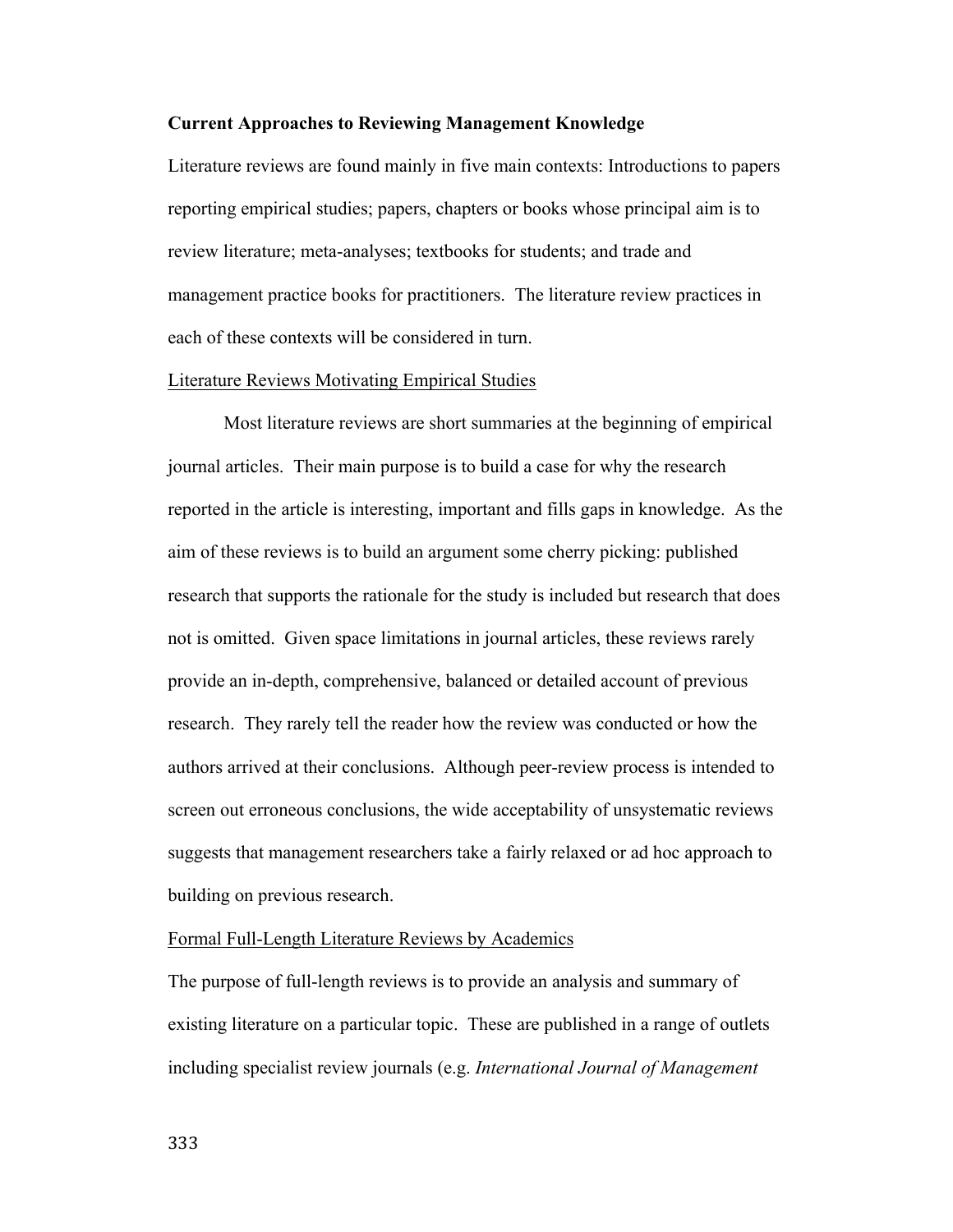*Reviews*, *Psychological Bulletin*) or regular review issues of journals (e.g. *Journal of Management*), annual series (e.g. *International Review of Industrial and Organizational Psychology*, *Annual Review of Psychology*) and book chapters.

These often take the form of either an argument/thematic review or an expert review (Gough, 2007). Argument/thematic reviews explore and usually support a particular argument or theme and rarely claim to use explicit rigorous methods. An expert review is informed by the skill and experience of the reviewer in that particular field but has no clear method so open to hidden bias. Most reviews in management are of the argument/thematic or expert type, for example in the majority of *Academy of Management Review* articles the methods of review are rarely discussed or considered. Some literature reviews in management and organization studies claim to be systematic but do not follow any particular methods, whereas others may use rigorous methods but these are not stated or explicitly discussed (see Gough, 2007 for a discussion of different review types). Meta Analyses

Meta-analysis is a technique used to quantitatively combine the data from comparable individual studies that address the same topic in order to reach some general conclusions. In a meta-analysis research studies are collected, data from each individual study is coded and interpreted using statistical methods similar to those used in primary data analysis. Meta-analyses can demonstrate that effects occur even if the individual studies that were included in the review lacked the power to show such effects (Ohlsson, 1994). The aim is to produce results that are generalizable and can be used to make reasonable predictions of future events.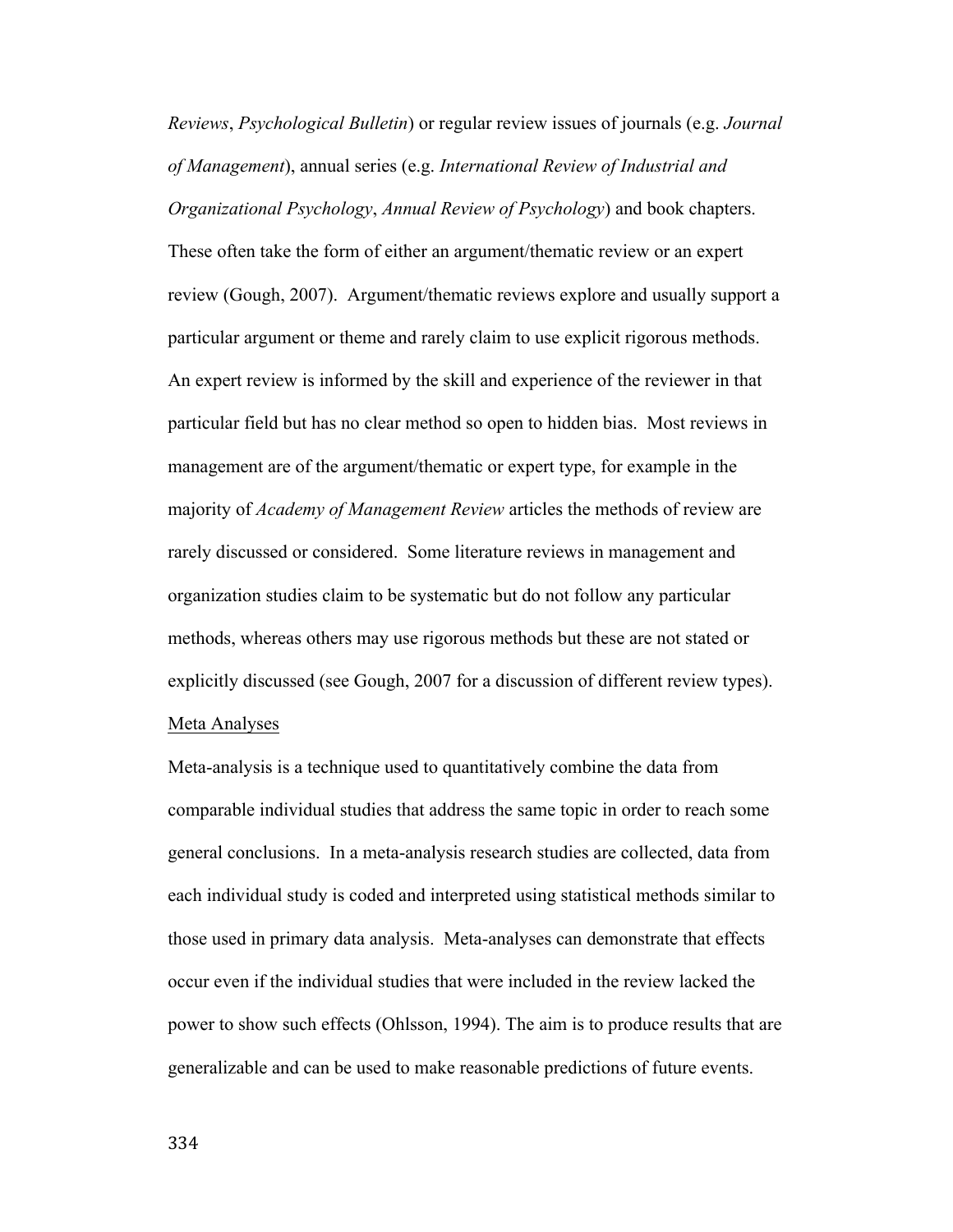While meta-analysis can be considered to be a form of systematic review it is not being discussed in detail in this chapter mainly because it is a specific technique and considerable guidance is available elsewhere (e.g. Hunter & Schmidt, 2004; Geyskens, Krishnan, Steenkamp & Cunha, 2009).

#### Reviews in Current Textbooks

A fourth category of publications that reviews literature and previous research is textbooks aimed at the mass education market. Given the purposes of textbooks, their audience and the very limited space available to discuss a large number of topics it is inevitable that they tend to choose pieces of research that the author believes best exemplify an area of research. There are no criteria for textbook quality or adequacy. In some fields, certification bodies authorize books. However, in the management field, literature cited in texts can be from newspapers and magazines or from scholarly works combined with business articles. In general instructors choose which text to adopt perhaps more on the basis of whether or not they will appeal to students than the quality of referencing.

Research findings are inevitably presented in an over-simplified way in order to present a clear and coherent narrative about how research has developed and what has been found emphasizing the linear development and progress of knowledge and the importance of a few key individuals in the style of the "Great Man" theory of history.

# Reviews in Popular Management Books

Popular management practice books vary considerably but most aim to provide practical advice or insights to managers and other practitioners. Although reviews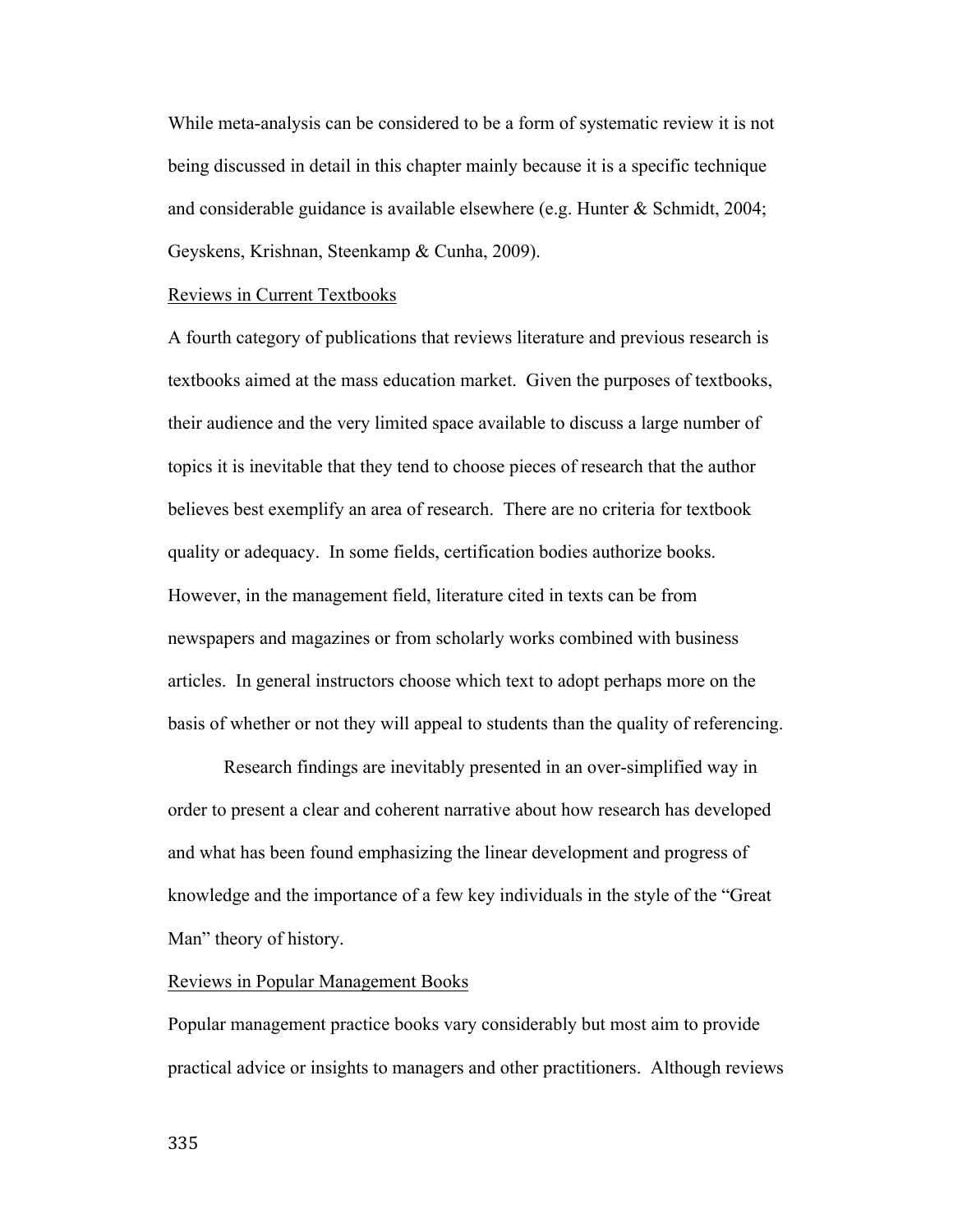of literature or the exploration of previous research findings are not usually central aspects of such books they do nonetheless draw on published research or unpublished research from case studies or testimonials that support the use of the particular ideas or approaches the book promotes. These and similar popular books rarely claim to offer a comprehensive or balanced review of the literature. Again extensive cherry picking of research is the norm in order to support the books' claims. Unlike academic papers, there is no peer-review process to help identify any misrepresentation or inaccurate conclusions.

Popular management books advise practitioners to take up new, "leadingedge" or "cutting-edge" management techniques. However, by definition these techniques are not well-established enough to have been well-researched. For example, in 1982, Tom Peters and Robert Waterman published *In Search of Excellence* claiming that there were eight keys to excellence that were shared by the 43 firms in their study. The book quickly became one of the most quoted management books and seemed to provide a blueprint for effective performance in a competitive market. However, critics have questioned the way Peters and Waterman conducted their research and the validity of their findings. For example, Hitt and Ireland (1987) re-examined the performance of Peters and Waterman's excellent firms by comparing them with a general sample of Fortune 1,000 firms. They discovered that only three of these excellent firms performed better than the average Fortune 1,000 firms and several excellent firms did not exhibit the keys to excellence to a greater extent than other firms in the Fortune 1,000 sample. Without systematic reviews of research evidence there is a danger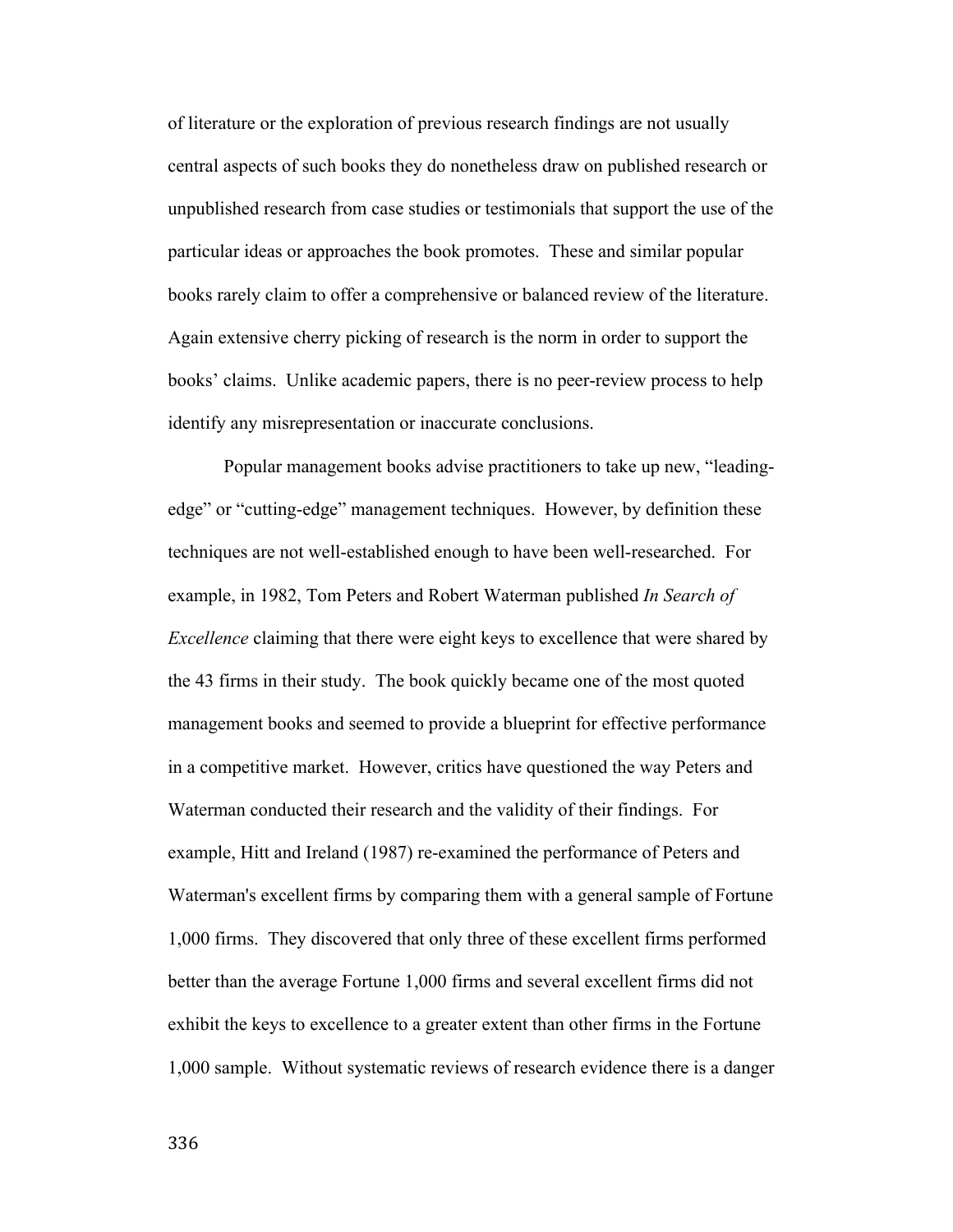that managers searching for 'quick fixes' to complex problems may turn to popular books that seldom provide a comprehensive and critical understanding of what works, in which circumstances, for whom and why.

# **What are Systematic Reviews and Research Syntheses?**

Systematic reviews have become an essential tool of evidence-based practice. They:

"...differ from traditional narrative reviews by adopting a replicable, scientific and transparent process, in other words a detailed technology, that aims to minimize bias through exhaustive literature searches of published and unpublished studies and by providing an audit trail of the reviewers' decisions, procedures and conclusions." (Tranfield, Denyer, & Smart, 2003)

The benefits of this approach to reviewing are that it is "systematic and replicable, giving confidence to the users it informs regarding the status of present knowledge on a given question" (Rousseau, Manning, & Denyer, 2008, p. 500). However, it is important to note that:

"systematic reviews never provide 'answers'. What they do is report as accurately as possible what is known and not known about the questions addressed in the review" (Briner, Denyer, & Rousseau, 2009, p. 27).

Systematic review involves five key steps: planning the review, locating studies, appraising contributions, analysing and synthesizing information and reporting "best evidence." They also adhere to a set of core principles: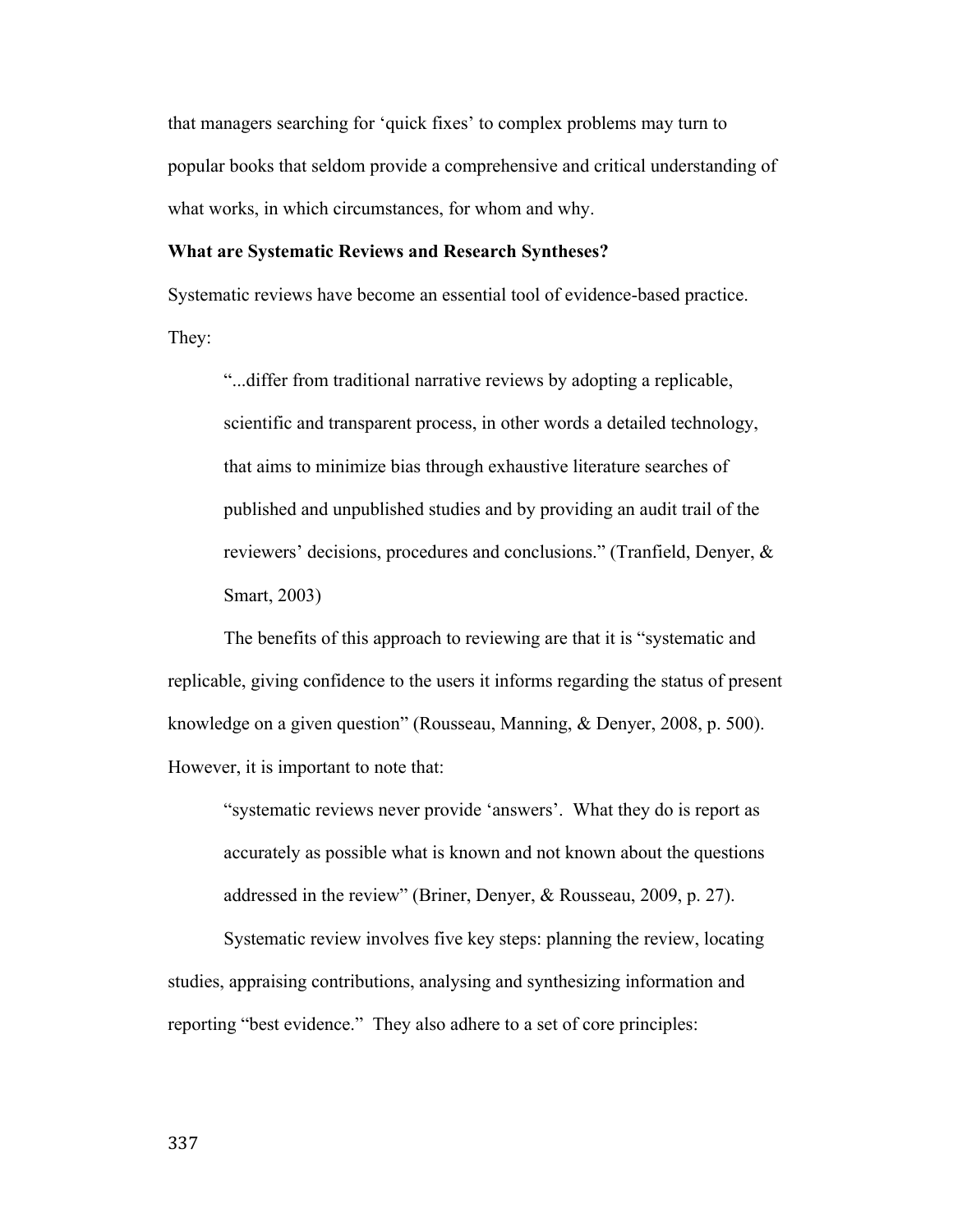- Systematic/organized**:** Systematic reviews are conducted according to a system or method which is designed in relation to and specifically to address the question the review is setting out to answer.
- Transparent/explicit: The method used in the review is explicitly stated.
- Replicable/updatable: As with many forms of primary research, the method and the way it is reported should be sufficiently detailed and clear such that other researchers can repeat the review, repeat it with modifications or update it.
- Synthesize/summarize: Systematic reviews pull together in a structured and organized way the results of the review in order to summarize the evidence relating to the review question.

It is important to note that systematic reviews are therefore different from the vast majority of literature reviews that currently exist and are undertaken in management research.

# **What do Systematic Reviews do?**

Systematic reviews allow us to draw conclusions, though of course with varying levels of certainty, consistency and confidence about what is known and not known about the answer to the review question. One important difference between systematic and the traditional forms of literature review described above is that such limitations are acknowledged and, as the review method it is made explicit it can be seen and critically evaluated. "Being specific about what we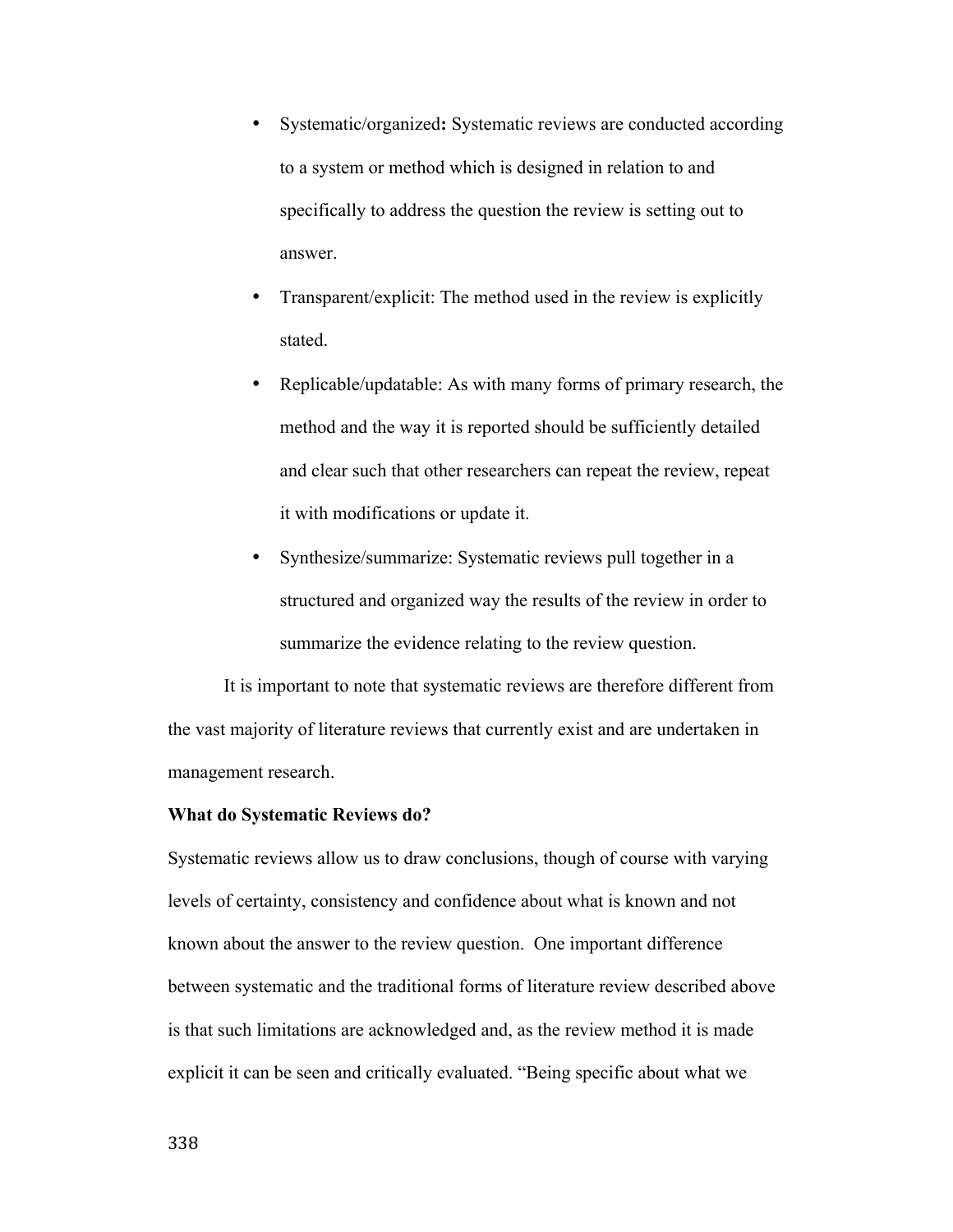know and how we know it requires us to become clearer about the nature of the evaluative judgments we are making about the questions that we are asking, the evidence we select, and the manner in which we appraise and use it" (Gough, 2007, p.214).

Although the conclusions of systematic reviews do vary, it is not uncommon for reviews to find that there actually is far less evidence on a given topic than assumed and that it is in turn more inconsistent and less robust than widely believed. People, including researchers, tend to form strong beliefs even though information may be ambiguous and limited. One good example is a metaanalysis (De Dreu & Weingart, 2003) which showed that the relationship between task conflict, team performance and team satisfaction was largely negative even though both academic papers and textbooks regularly report that task conflict has a generally positive effect.

For a range of reasons, both individual researchers and research communities tend to emphasize their knowledge rather than their ignorance, their certainty rather than their doubt and their ability to find something rather than find nothing. However, finding an absence of evidence (what we do not yet know) is equally as important as finding "evidence" (what we currently know) though social science in particular does not usually recognize this (Collins, 2003). This leads to the cherry-picking approach found in some traditional literature reviews discussed earlier which produces distorted and over-confident views about the state of knowledge which then becomes widely-accepted and the "taken as givens" of a particular field. Another consequence is publication bias whereby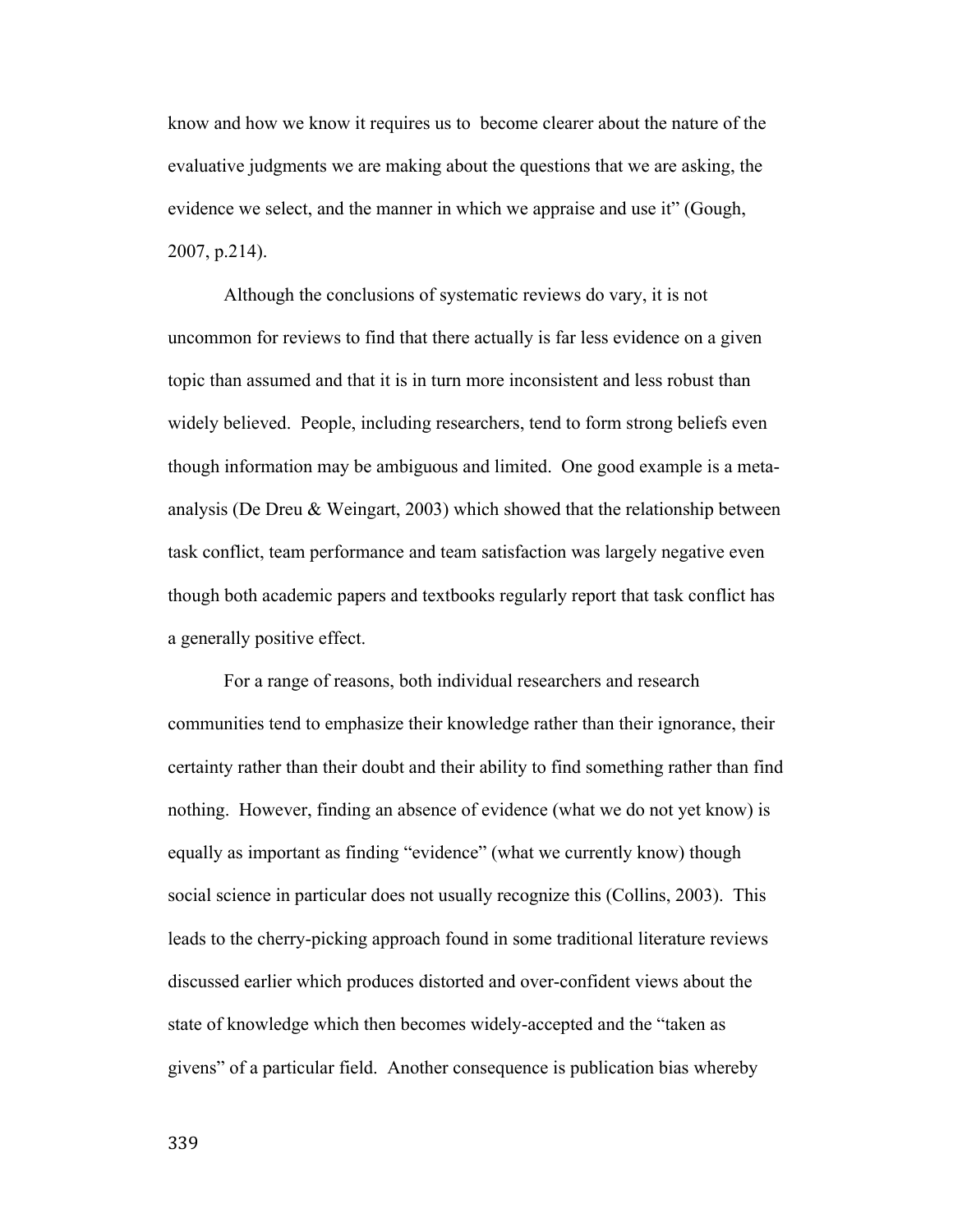journals tend only to publish studies that show positive findings relevant to a given question. This in turn leads to the "file-drawer problem" in which researchers feel they cannot publish or use null or negative results from wellconducted studies so abandon such findings to their file-drawer (see Rosenthal, 1979; Geyskens et al., 2009).

In systematic reviews researchers make extensive efforts to locate all studies, including those that show negative or contradictory findings. This is achieved by comprehensively searching the grey literature (working documents, conference papers, pre-prints, statistical documents and other difficult-to-access materials that are not controlled by commercial publishers). When synthesized and taken together with these partial and positive findings systematic reviews can produce a more mixed and less clear answer to the question than had been previously assumed. It is therefore not surprising that the conclusions from systematic reviews are sometimes received with something less than enthusiasm as they often challenge established views and positions.

In spite of not providing *the* answer, particularly if one is looking for those that are clear, unambiguous and definitive, systematic reviews are very useful and potentially very important for both research and practice in a number of ways which will be discussed towards the end of the chapter.

#### **The use of Systematic Reviews in Other Areas**

Management is a relatively late adopter of systematic review methods with the first paper published discussing the use of systematic reviews in management by Tranfield et al (2003) though their use in healthcare management (Axelsson,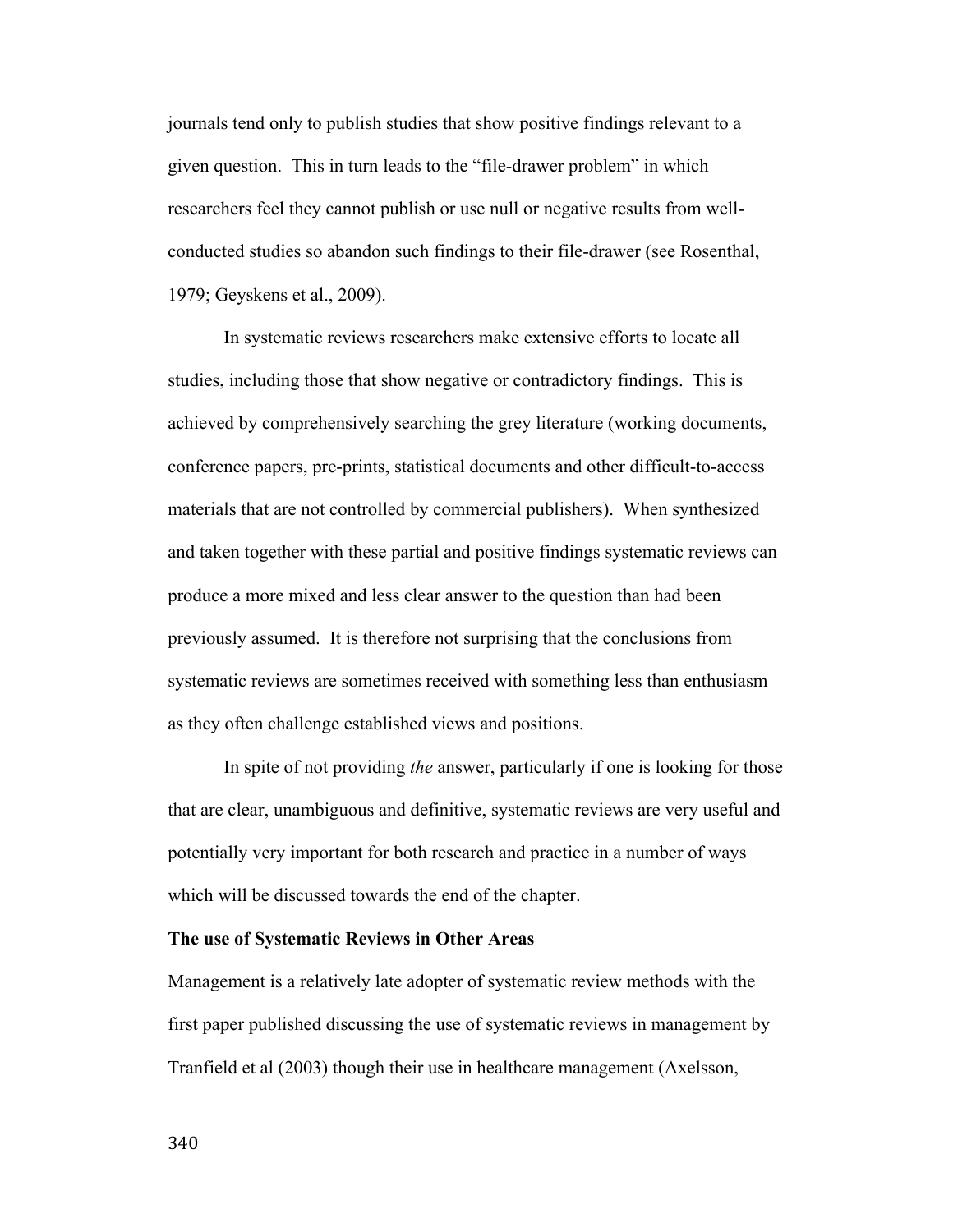1998), organizational psychology (Briner, 1998), human resource management (Briner, 2000) had been mentioned a little earlier. Some of the earliest formal attempts to conduct reviews in a systematic way and synthesize evidence though small in number can be found in psychology and psychotherapy research (Petticrew & Roberts, 2006). More recently in the early 1990s the Cochrane Collaboration was formed to produce systematic reviews to support the growing interest in evidence-based medicine. A social policy equivalent, the Campbell Collaboration, was founded in 1999. Since this time, systematic reviews have been produced and discussed in a number of disciplines such as social work research (e.g. Littell, Corcoran, & Pillai, 2008), education research (e.g. Davies, 2004) and criminology (e.g. Bennett, Holloway, & Farrington, 2006). A more complete list of other fields in which evidence-based approaches and the role of systematic reviews have been discussed can be found on Pfeffer and Sutton's Evidence-Based Management (2010) website (http://www.evidence-

basedmanagement.com/).

As one of the main purposes of systematic reviews is to help practitioners access research, systematic reviews are often made available in on-line databases. For example, the Cochrane Collaboration focuses on healthcare decision-making, and publishes the Cochrane Database of Systematic Reviews (2010). In 1995 the database contained 36 reviews, 1000 reviews by 2001, and by early 2010 over 4000 reviews had been published. In 2008 its impact factor placed it  $14<sup>th</sup>$  of 100 international journals in medicine (internal and general category). Other online databases include:

341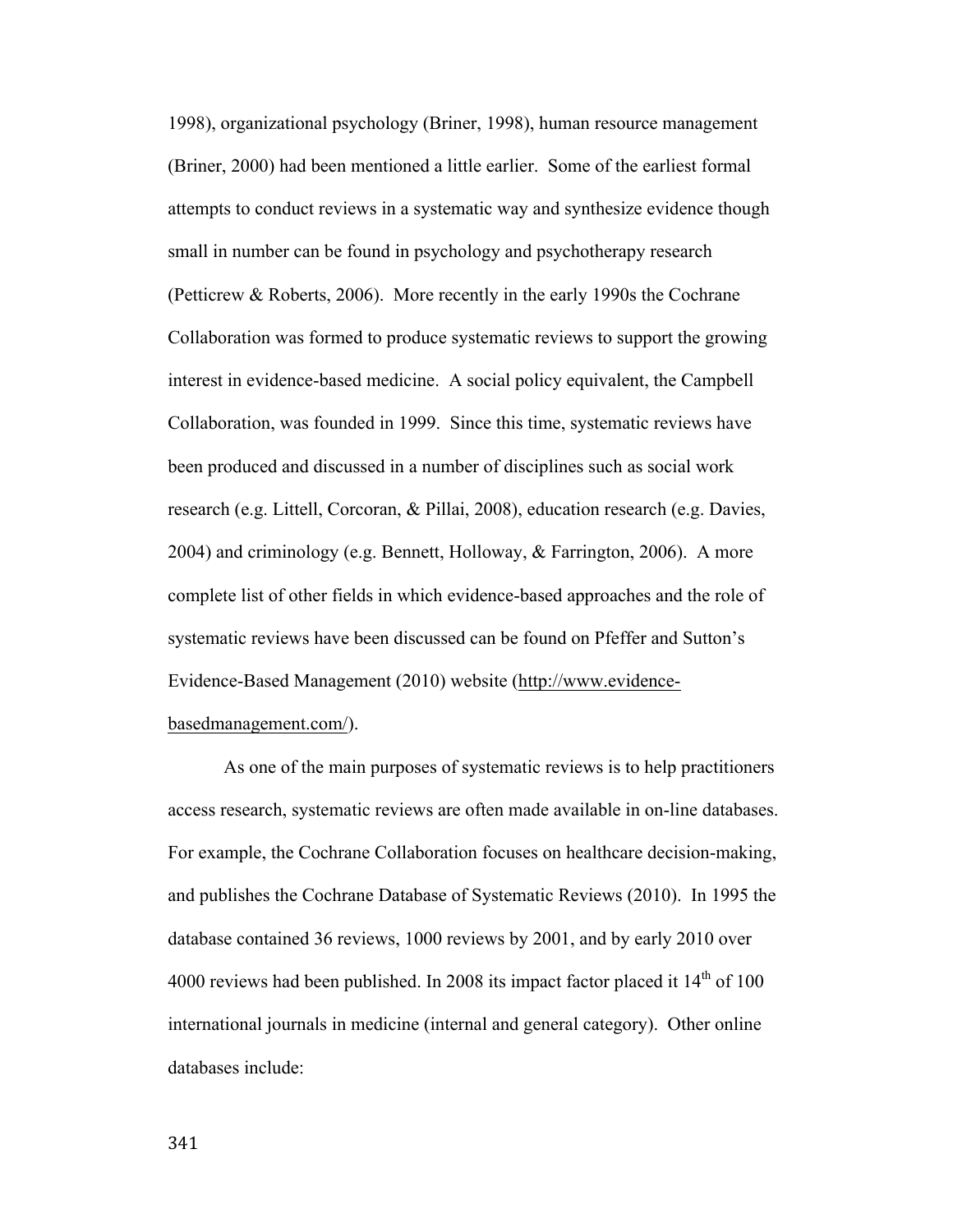- The Campbell Collaboration (2010) whose current mission is to help people "...make well-informed decisions by preparing, maintaining and disseminating systematic reviews in education, crime and justice, and social welfare". Examples of topics covered by reviews include the impact of after-school programs on student outcomes, effects of closed circuit television surveillance on crime and the effects of correctional boot camps on offending.
- The EPPI-Centre (2010) (Evidence for Policy and Practice Information and Co-ordinating Centre) conducts and publishes systemic reviews in a range of areas such as education, health promotion, employment, social care and crime and justice. Examples of review topics include children's views about obesity and body shape, effectiveness of interventions to reduce gangrelated crime and the impact of head teachers on student outcomes. The EPPI-Centre also develops tools and methods around systematic reviews and provides systematic review training.

# **Examples of Systematic Reviews in Management**

Given the growth of evidence-based medicine, it is not surprising that researchers in healthcare management were among the first to apply the idea of evidencebased management (e.g. Kovner, Fine, & D'Aquila, 2009) and to consider how systematic reviews might be made more useful to healthcare managers (Lavis et al., 2005).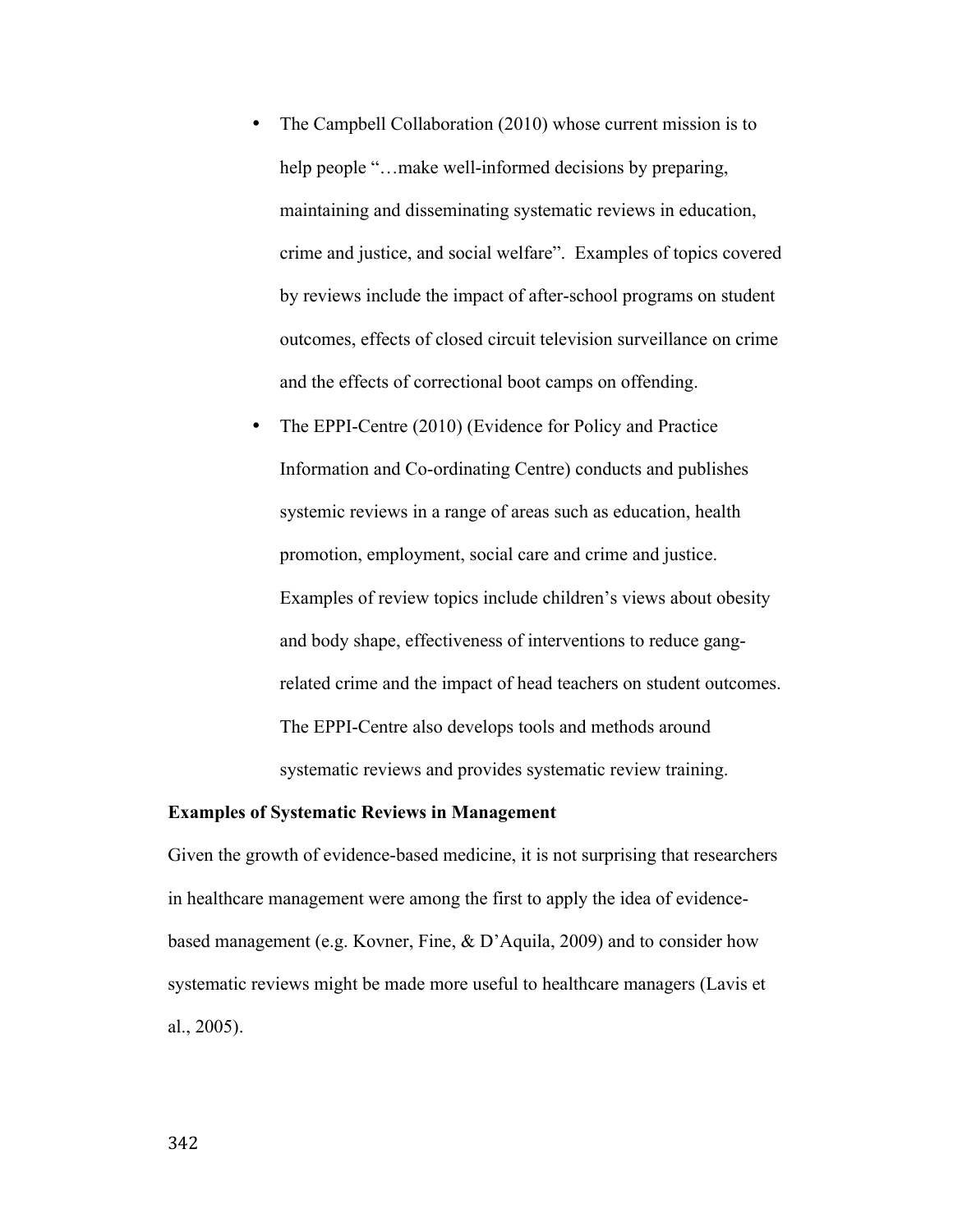In relation to management research more generally Briner et al. (2009) provided some examples of management-relevant systematic reviews (some published and unpublished) funded by a range of organizations and government agencies. Table 1 provides further examples of systematic reviews published in management journals.

---------- Insert Figure 1 about here ----------

Whilst published and unpublished systematic reviews exist in management they are few in number compared to medicine and policy-oriented areas of social science.

#### **Conducting a Systematic Review**

Although a fair amount has been written on how to conduct systematic reviews and research syntheses in medicine (e.g., Glasziou, Irwig, Bain, & Colditz, 2001; Khan, Kunz, Kleijnen, & Antes, 2003; Higgins & Green, 2008) and social science and social policy (e.g. Pawson, 2006; Petticrew & Roberts, 2006; Gough, Oliver, & Thomas (in press)) there is relatively little writing on this topic in the area of management (with the exceptions being Tranfield et al., 2003; Rousseau et al., 2008; Denyer & Tranfield, 2009).

There are fundamental and important differences between medicine and management and, as we have noted elsewhere (Briner et al., 2009), systematic review techniques cannot and should not be simply transferred directly from medical research to management research. Review methods need to be adapted to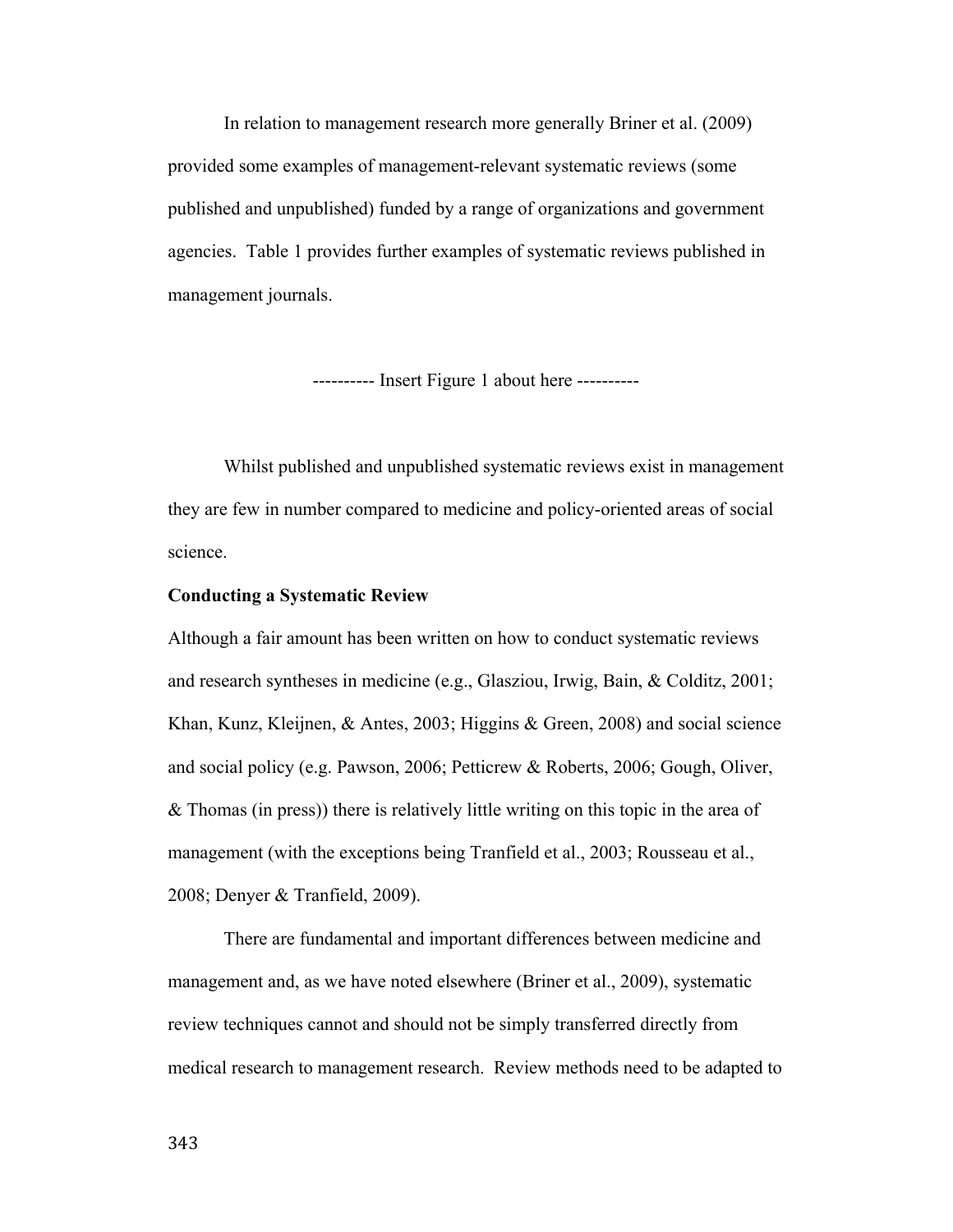fit the question the review is setting out to address and the underlying assumptions of the research being reviewed. Having said that, there is however broad consensus across all of these areas about the stages or steps involved in systematic review (see Table 2). In practice these stages are often not as linear as implied and, given that so much depends on the review question, the process may vary quite a lot across reviews. Some stages may, for example, be particularly difficult, prolonged or significant. Also, some stages may in practice actually involve a series of smaller and more detailed steps.

---------- Insert Table 2 about here ----------

In addition to reading the guidance provided here and elsewhere about conducting systematic reviews there are two other, perhaps more direct, ways of understanding how such reviews can be conducted. The first is to become familiar with a few systematic reviews (see above for examples) and the second is to plan or actually do one. Designing a review and thinking through in principle what would need to be done can give insight into the underlying principles and logic. Some of the key aspects of conducting a systematic review are described briefly below.

# Identify the Review Question

As with any research, developing a precise, answerable and meaningful question is both difficult and crucial: Difficult because questions that can initially seem clear and sensible often turn out to be not clear enough and not really the right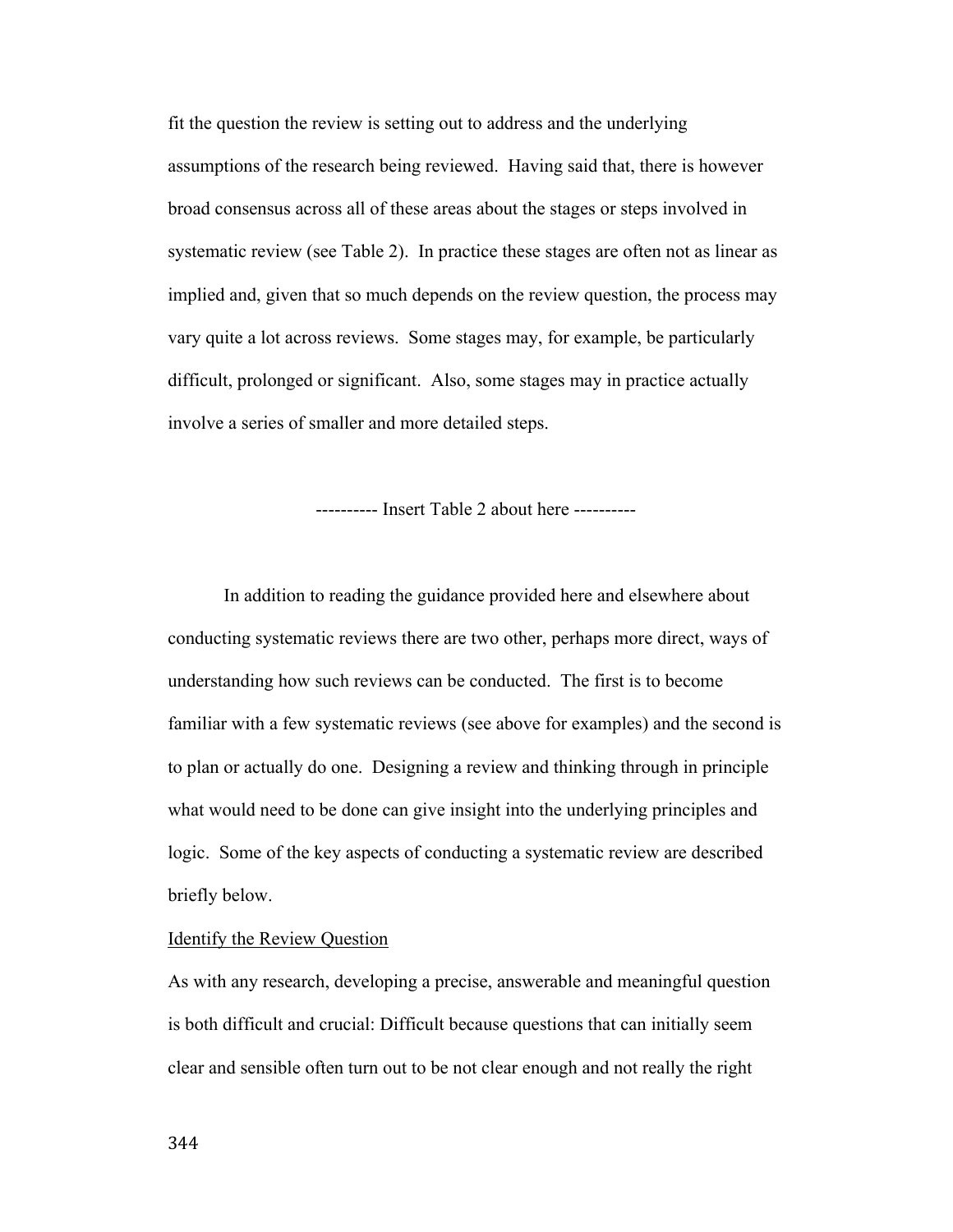question; crucial because a badly-formulated or otherwise inappropriate question will produce a weak review. A good systematic review is based on a wellformulated, answerable question. The question guides the review by defining which studies will be included, what the search strategy to identify the relevant primary studies should be, and which data need to be extracted from each study. Ask a poor question and you will get a poor review (Counsell, 1997, p. 381).

So how can a good review question be developed and identified? Several techniques have been suggested. First is using an advisory group of experts and users to help shape and formulate the review question. Through discussing the purposes of the review with subject area experts and potential users the review questions formulated will be both more answerable and relevant to the field and/or to practice. Using advisory groups is considered to be standard practice in contexts where systematic reviews are more common and will be discussed in more detail later.

A second way of developing the review question which may involve members of the advisory group or members of the review team itself is to test the question logically. By this we mean examining whether or not in principle the question makes sense, is specific enough, and will facilitate the development of the review method by, for example, allowing reasonably clear judgements about what sorts of data from what types of sources might answer the question.

Table 3 illustrates some of the broad initial questions that a systematic review team might start with which then will be made more specific so they can be addressed in a systematic review.

345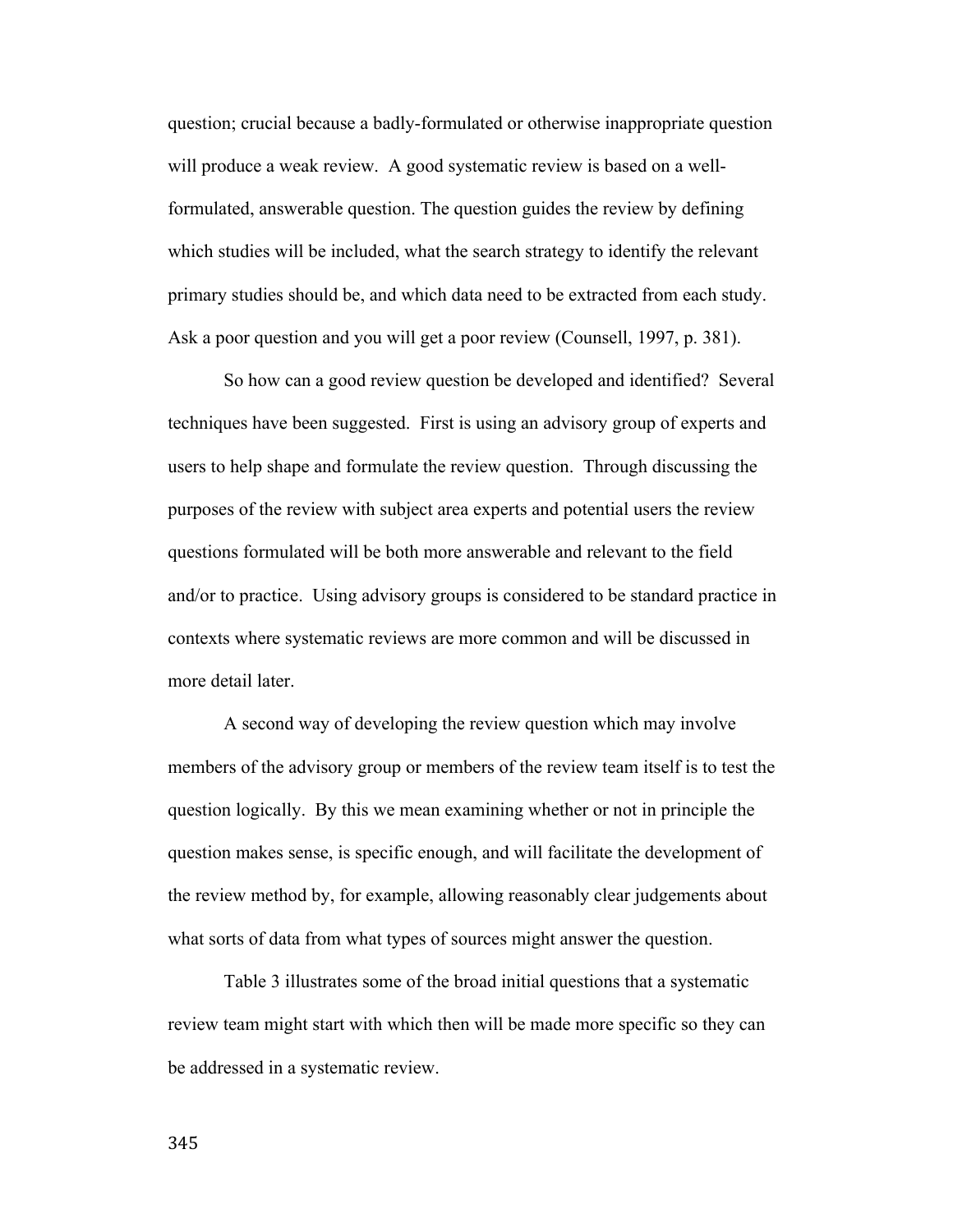---------- Insert Table 3 about here ----------

Taking the last question - does team-building work? - as an example, a range of other questions need to be asked first in order to narrow it down sufficiently to address it in a systematic review. Further questions such as:

- What is meant by "team?" And what is not included as a "team?"
- What kind of teams?
- In which particular contexts or settings?
- What is "team building?" and what is not "team building?"
- What does "work" mean?
- Why "work" compared to any other outcome?
- How does teambuilding compare to any other intervention or taking no action at all?
- What outcomes are relevant?
- What are the mechanisms, processes and theory which might account for possible effects of team building on outcomes?
- What time periods are relevant for observing any possible effects?
- What about possible negative effects or harm?
- What types of data from what sorts of designs would in principle provide good quality, medium quality and poor quality evidence?

The answers to these questions will help refine the review question, make it more specific and answerable and also possibly break down the question into a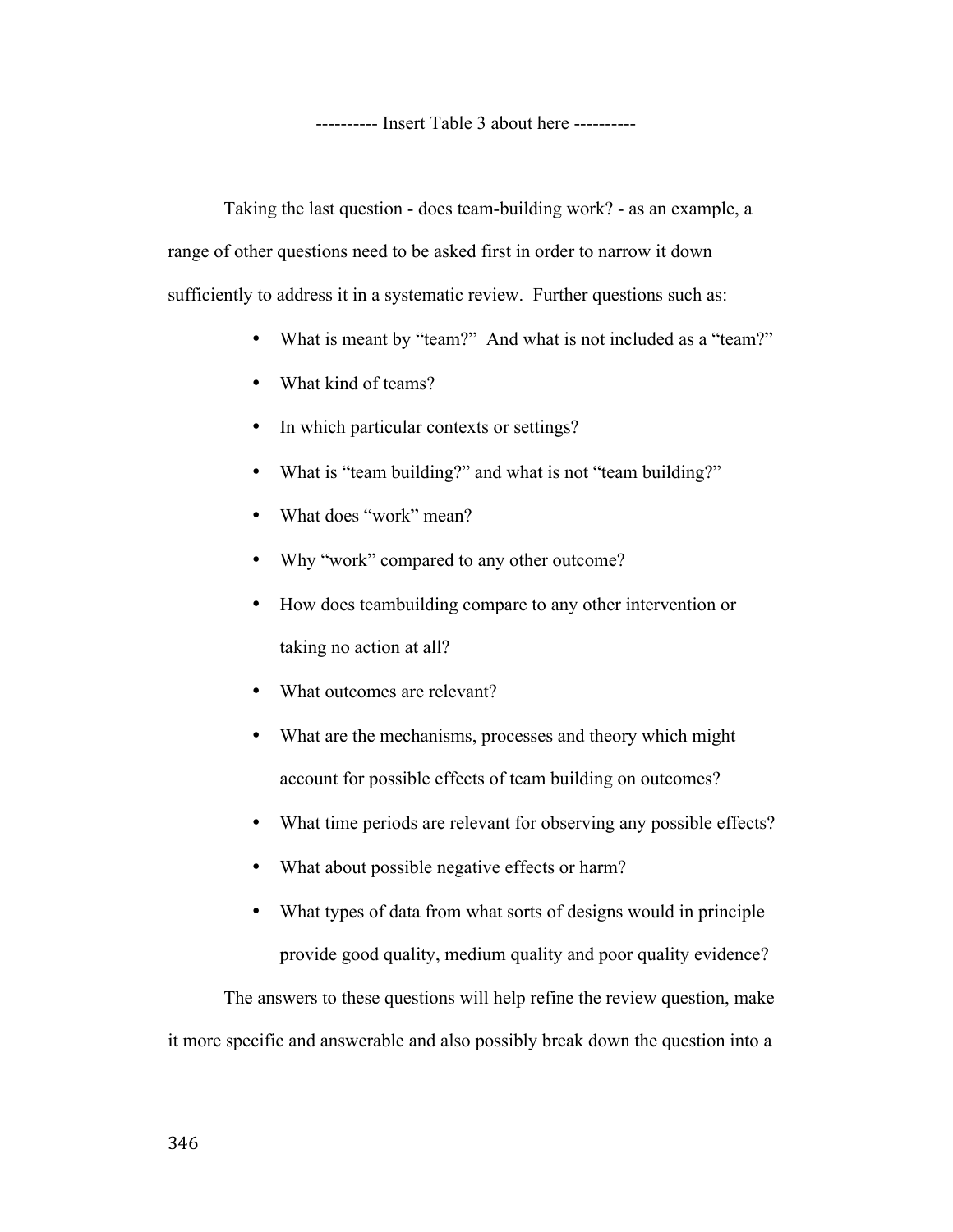number of review questions. It is not uncommon to find that what initially seems to be a single review question is actually several inter-linked questions.

A third and similar means of making the review question more specific is to use a framework that helps focus the question. One used in systematic reviews in medicine (with the acronym PICO) where the review question is concerned with the effectiveness of an intervention asks the reviewer to consider: (i) The patient (P) group(s) with the condition or problem; (ii) the intervention (I), action or activity under consideration; (iii) the comparison  $(C)$  or alternative to the intervention; and, (iv) the possible outcomes (O) or effects of the intervention or activity (e.g. Higgins and Green, 2008). An example of such a PICO question might be: For children with earache, does taking antibiotics compared to not taking antibiotics reduce levels of reported pain?

A version of this framework adapted for social science is called SPICE (Booth, 2004) and considers setting (or context), perspective (of the stakeholder asking the question), the intervention or phenomenon of interest, comparison and evaluation (the way in which success is evaluated). Another social science version of this framework is that of Denyer and Tranfield (2009), drawing on Pawson's (2006) work on evidence-based practice from a realist perspective. Their CIMO framework similarly includes context (C), interventions (I) and outcomes (O) but one crucial difference is the inclusion of a consideration of the mechanisms (M) through which the intervention may affect outcomes.

Last, review questions can be made more specific and revised by actually testing them through attempting to locate and select relevant studies. If no

347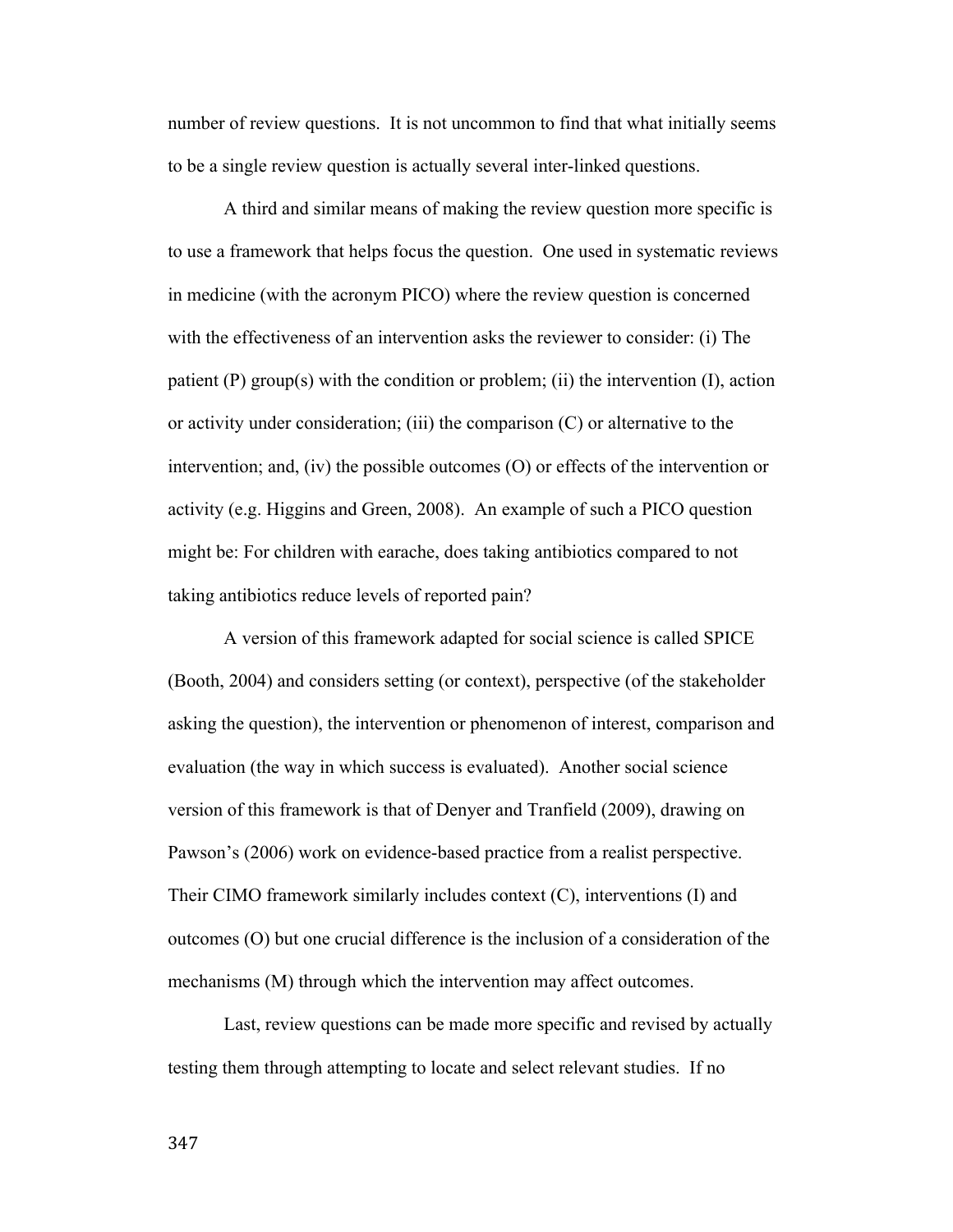relevant studies are found this does not mean the question needs to be changed as, if the question is reasonable, the absence of relevant data or evidence is in itself a potentially very important review finding. Rather, what may happen through the process of trying to use the question is that, for example, it becomes apparent that the intervention has been defined too narrowly or perhaps incorrectly, or that additional outcomes need to be considered which hadn't initially been considered. Locate and Select Relevant Studies

Before conducting the review and starting to search for relevant studies, a protocol based on and incorporating the review questions should be developed. A protocol is a project plan for the review and is the equivalent of the method and design used in primary research and "includes a description of and rationale for the review question, and the proposed methods, and includes details of how different types of study will be located, appraised, and synthesized" (Petticrew  $\&$ Roberts, 2006, p. 44). A protocol ensures that the review is systematic, transparent and replicable -- the key features of a systematic review. Having a protocol also means the review method can be challenged, criticized, and revised or improved in future reviews.

---------- Insert Table 4 about here ----------

When the review questions and objectives become reasonably clear so too should be the types of studies which will be relevant, the criteria for including and excluding studies and where such studies are more likely to be found. When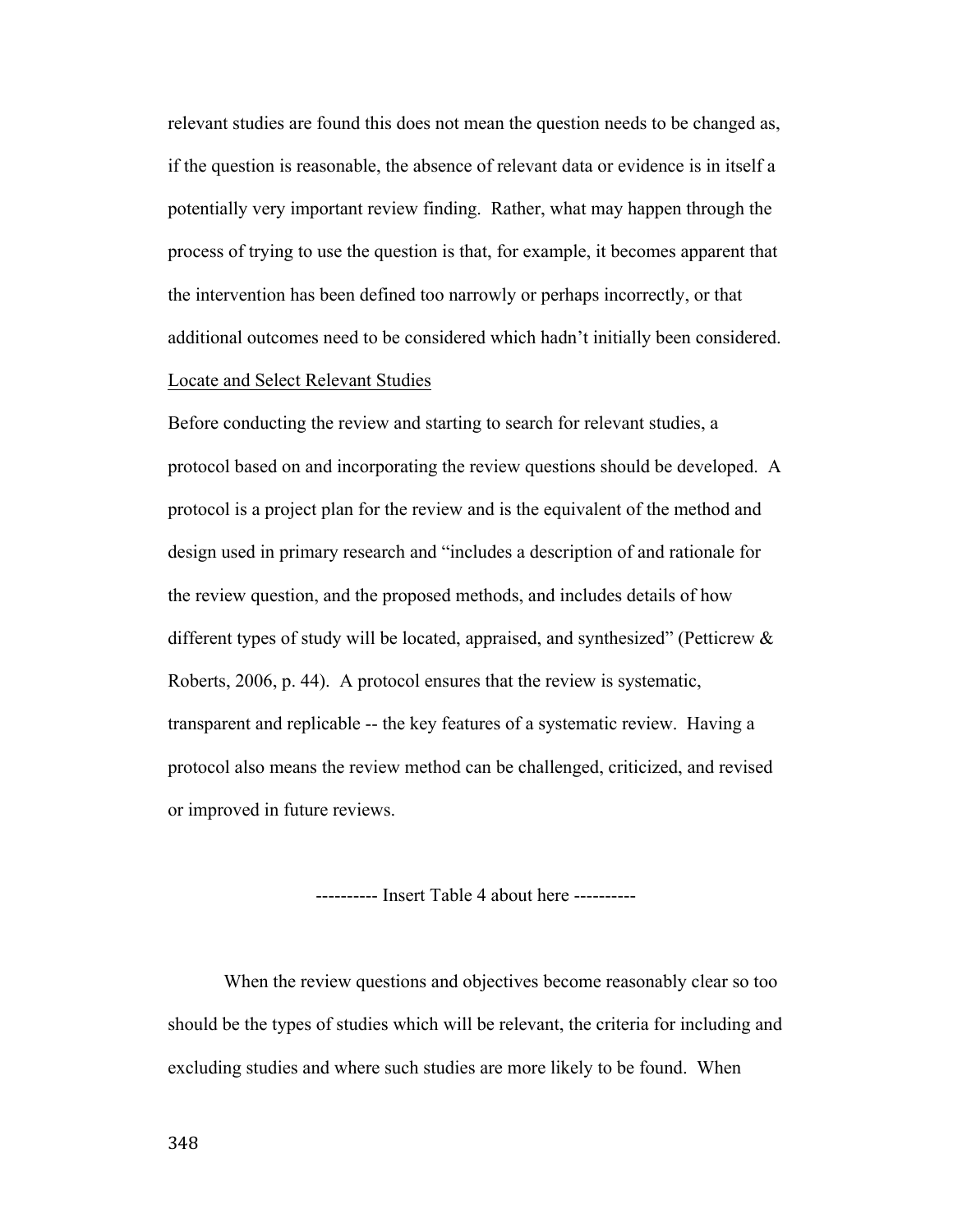relevant databases and search terms have been identified a scoping study can help ensure that the search strategies are effective. Such a scoping study may show, for example, that the search strategy is picking up too many irrelevant studies, missing highly relevant ones or may not have identified all the relevant search terms.

One important question that will strongly shape the search strategy is whether or not to include unpublished data and the grey literature. As systematic reviews should ideally include *all* studies and data relevant to the review question that meets the inclusion criteria they should therefore ideally seek out as much unpublished data and grey literature as possible. Publication bias and the filedrawer problem are already well known in relation to quantitative data (e.g. Geyskens et al., 2009) and the same problem will also apply to qualitative research. Data that unequivocally support a particular theory or approach are more likely to get published than data that show mixed or no support for the theory, or even show the opposite of what was expected.

Searching electronic databases is unlikely on its own to be sufficient. Other techniques for identifying more studies include looking through the reference lists of published reviews, citation searches and contacting researchers, research groups and institutions known for conducting research relevant to the review question for unpublished or in press studies.

Next, the inclusion and exclusion criteria need to be applied to each paper and study found to determine whether or not the paper is relevant to the review. This is usually done by at least two reviewers. Mechanisms also need to be in

349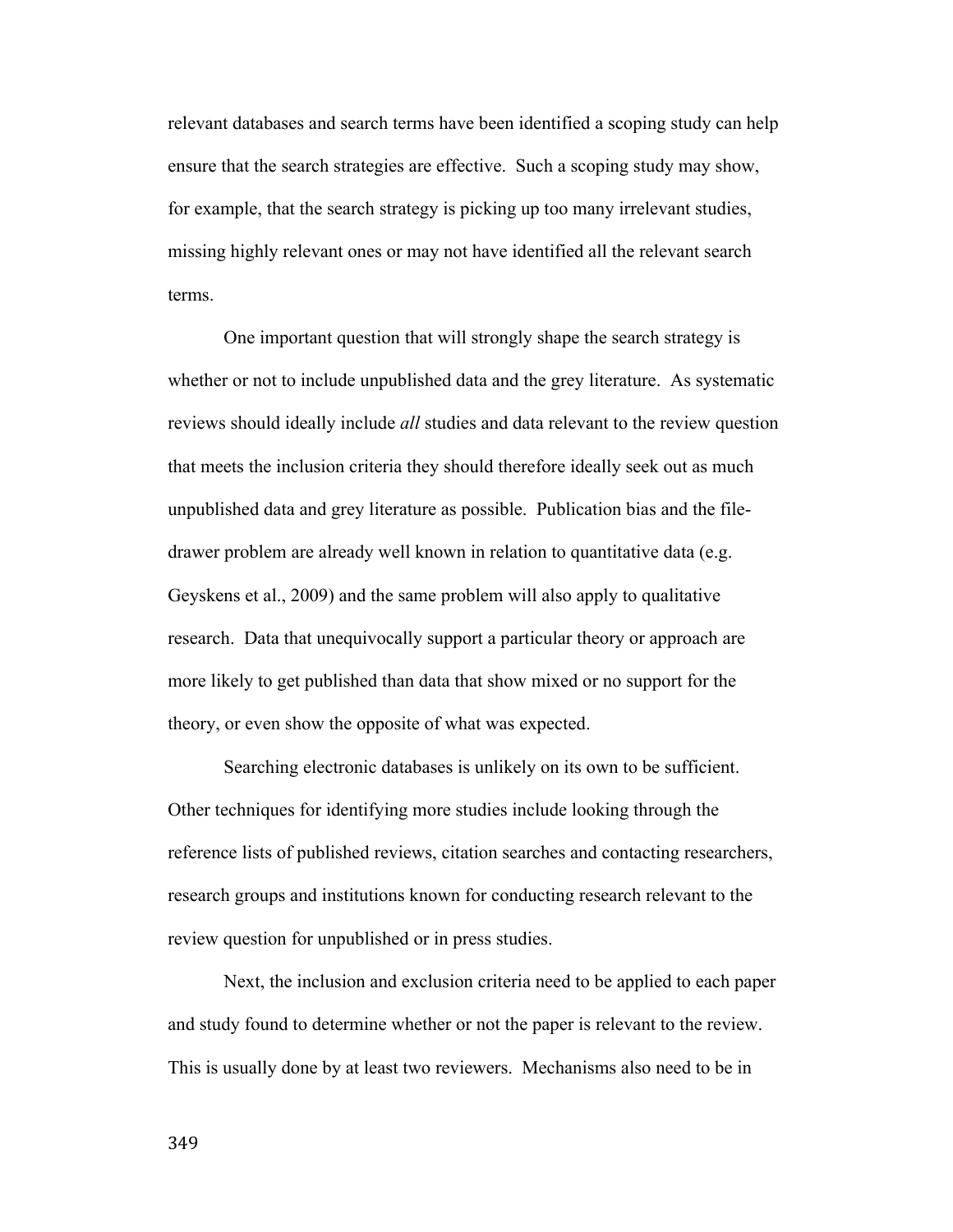place to help resolve disagreements among reviewers. Typically, resolution is achieved through a process of discussion between the reviewers but if this is unsuccessful other reviewers can also become involved. Too many disagreements suggest that the reviewers need further training or that the inclusion and exclusion criteria are insufficiently clear.

Sometimes enough information is provided in the abstract to know whether or not the study meets the inclusion criteria and does not meet any of the exclusion criteria. In other cases full copies of the paper have to be obtained so that details such as the method can be checked.

At the end of this stage, all those studies deemed to be relevant to the review question will have been selected. The next stage is to examine each of these in order to reach some conclusions about the quality of each study included in the review.

#### Critically Appraise the Studies

A key part of systematic review is that each study is critically appraised in relation to the quality criteria devised as part of the systematic review protocol. This allows review findings to state clearly the quality levels of the studies included in the review. So, for example, a systematic review might report that of the 28 relevant studies found, four were appraised as meeting the highest quality standards, eight were found to be of moderate to good quality, while the remainder were of relatively poor quality. This means the review can be quite specific in identifying what, if any, differences might be occurring across studies that are appraised as having different quality levels. It also provides a good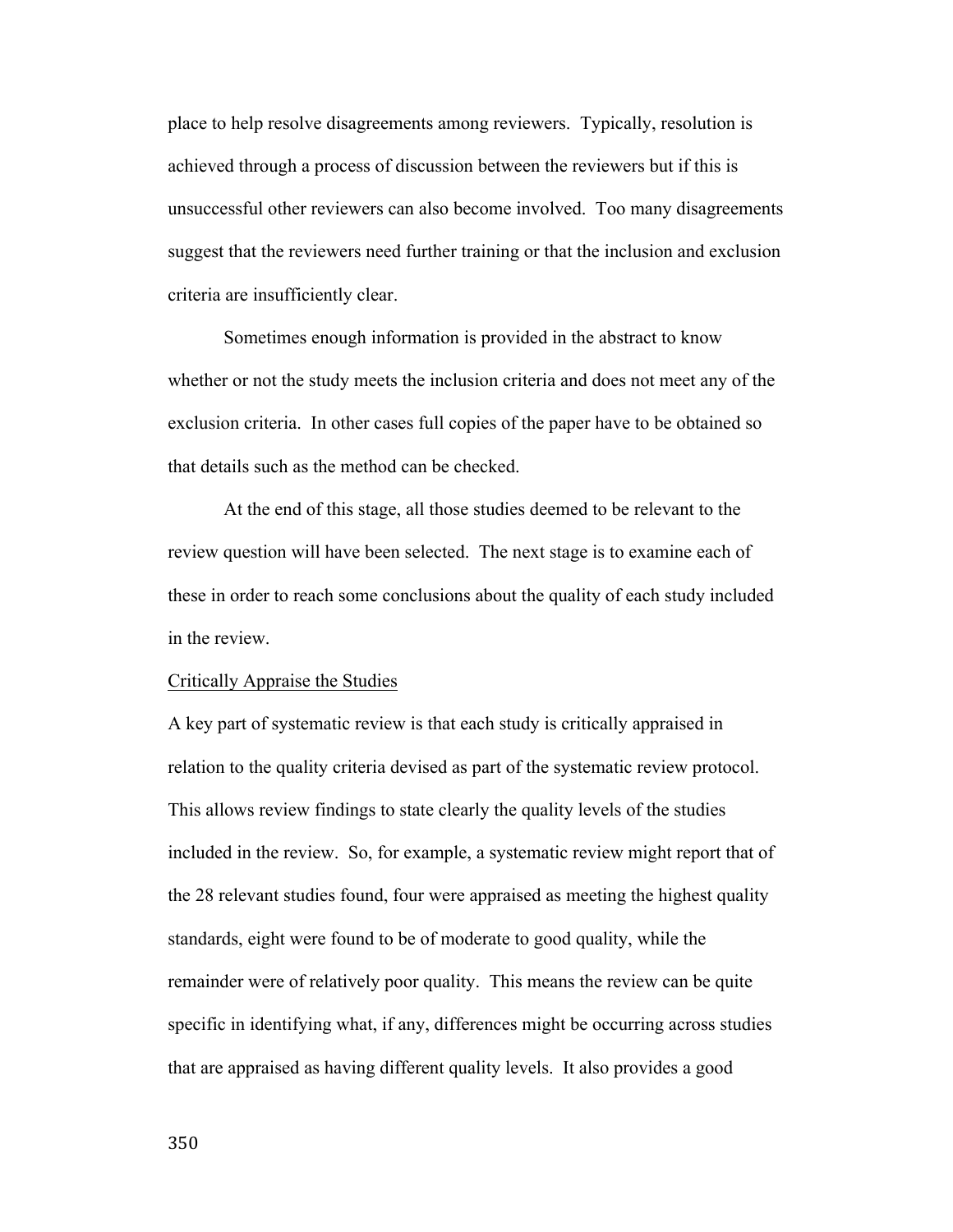overall sense of what the quality of evidence is in relation to the review question and the weight or confidence that can and should be placed on the review's findings.

When judging the quality of a study in more traditional forms of review many of us are sometimes swayed by the "brand" of the journal in which the study is published thus conflating journal properties which are believed to signal quality -- such as impact factor (a rating based on the average number of times articles published in that journal are cited), rejection rate (the percentage of articles submitted to the journal which are not accepted for publication), and whether or not the journal is recognized in some way by highly-ranked business schools with the quality of an individual study that happens to be published in that journal. We may equally be swayed by the 'brand' of the individual researcher. By applying the quality a criterion that has been designed in advance and in relation to the review question we can avoid such potential biases.

One contentious and potentially misleading idea is that the "hierarchy of evidence" used specifically in medicine to critically evaluate studies of the efficacy of interventions. This hierarchy privileges randomized controlled trials (RCTs) and suggests that all other research methods are less valuable. However, even in medicine there is growing recognition that RCTs may not be the best form of evidence for research questions that are not about the effectiveness of interventions. The field of management and organization studies is notoriously methodologically eclectic and so systematic reviews cannot be restricted to certain research designs but involve tracking down the best external evidence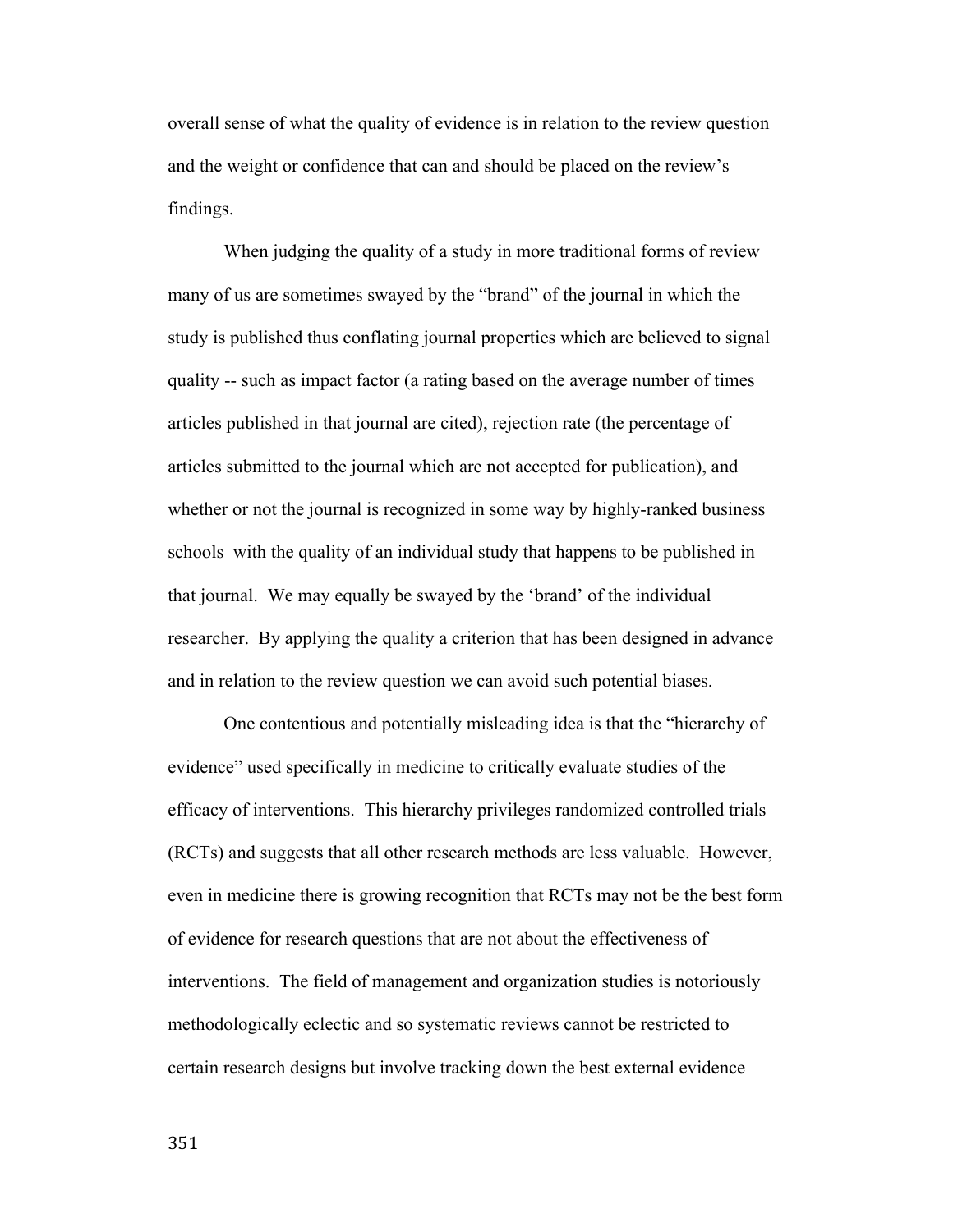from a variety of sources with which to address the review questions. Since the issues confronted by managers are varied and multifaceted which evidence is "best" depends on its pertinence to the question being asked (Boaz  $\&$  Ashby, 2003). Some questions are addressed best via quantitative evidence, some qualitative evidence, some theory or a combination of all of these sources as noted elsewhere:

"…it is unfeasible and undesirable for management research to simply adopt the benchmark of the Cochrane model or any other field's approach toward the review process or the hierarchy of evidence. All academic fields are different. Which evidence is "best" depends entirely on its appropriateness to the question being asked…" (Briner et al., 2009, p 26).

In other words, decisions about the design of the quality criteria and the critical appraisal process, as with every other design decision, are taken to ensure that the review is fit for purpose: To answer the review question.

Many checklists and tools have been devised to help with critical appraisal of many different study types (see Petticrew & Roberts, 2006) including qualitative studies of various kinds, observational studies, interrupted time series studies and questionnaire surveys. The power of these qualitative contributions is their ability to help develop an understanding of participant experience and give insights into the nature of competing values issues. For qualitative research quality checklists might include (depending on the orientation of the researchers in relation to ideas about the nature of knowledge) questions covering issues such as (Cohen & Crabtree, 2008):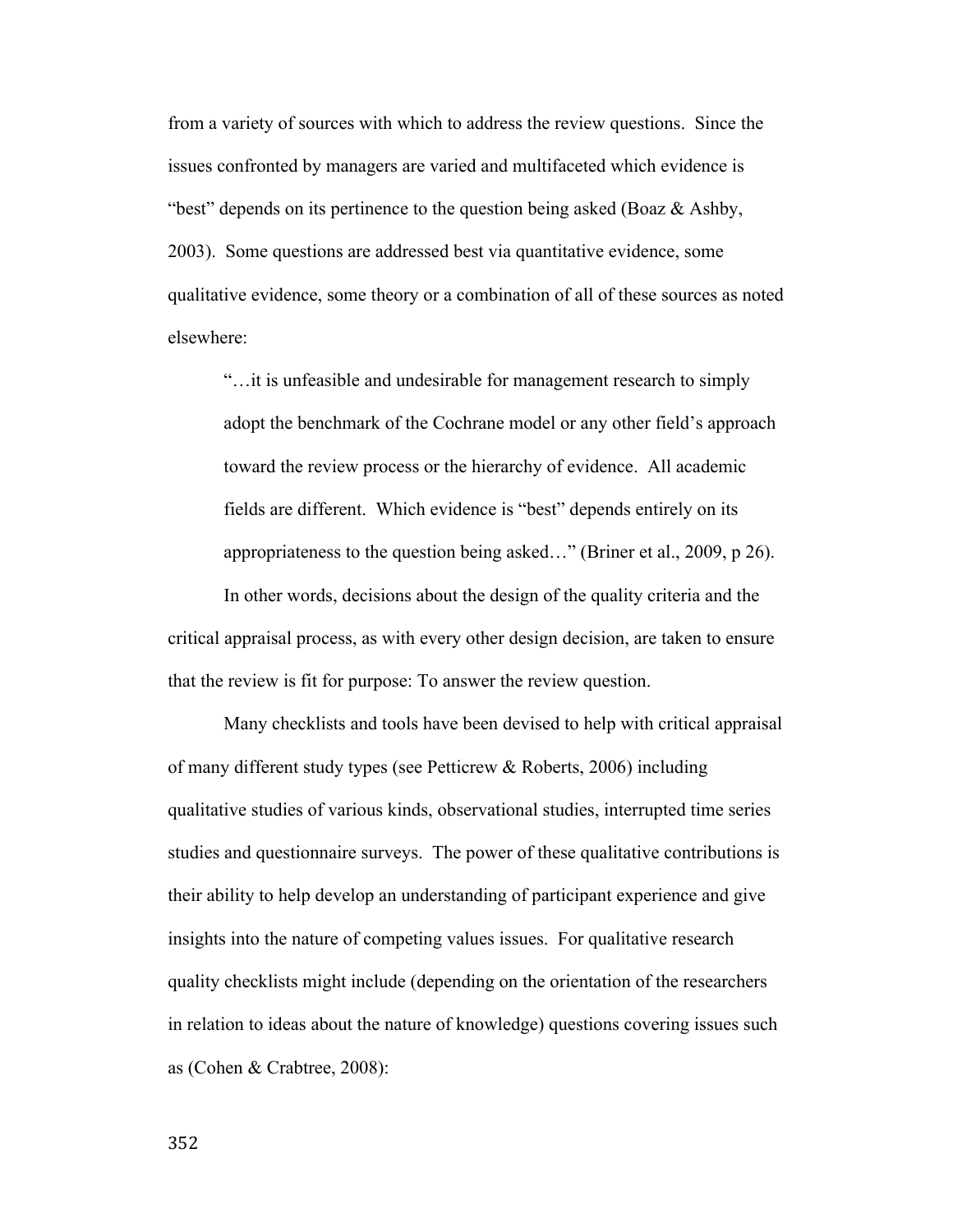- Research ethics
- The theoretical and practical importance of the research
- The clarity and coherence of the study report
- The extent to which methods were appropriate and rigorous
- The role of reflexivity or attending to researcher bias
- Consideration given to establishing validity or credibility
- Consideration of verification or reliability

For a questionnaire survey a quality or critical appraisal checklist would include questions covering areas such as:

- Clarity and basis of research question or hypotheses
- Appropriateness of sample selection
- Known reliability and validity of measures used and reliability and validity of measures as used in current study
- Appropriateness of design to research question
- Appropriateness of data analysis and inferences made.

For each study, one or more reviewers would answer each of the specific questions contained in the checklist thus producing an overall quality score or rating or category.

As with each aspect of the systematic review process, the method used for critically appraising the studies needs to be explained in sufficient detail such that someone from outside the review team could replicate the method. Similarly, the rationale for the choice of quality criteria needs to be clearly described so that the reader can understand why some study designs and attributes are judged to reflect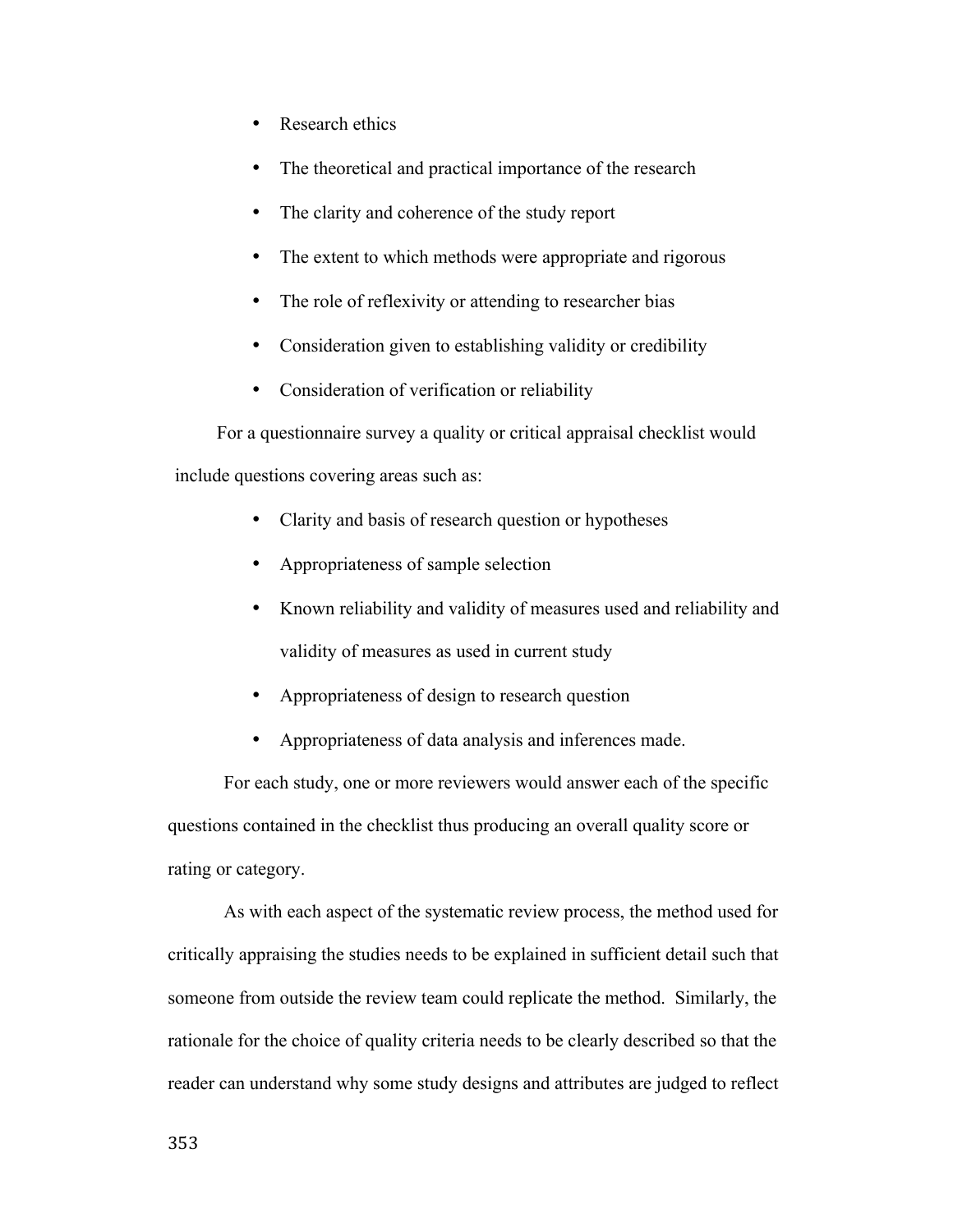higher study quality. For example, if the review question is one about understanding *causes* or *processes* in relation to some phenomenon then it would be reasonable to expect that study designs which allow for some inference of causality or process (e.g. longitudinal) would be appraised as having higher quality in relation to the review question than studies designs which do not allow for inference of causality (e.g. cross-sectional). In this particular example, studies with cross-sectional designs may have already been excluded from the review at the previous stage as not generating findings relevant to the review question.

#### Analyze and Synthesize the Findings from the Studies

Once all the studies relating to the review question have been collated and appraises, the next stage of the systematic review is analysis and synthesis. The aim of the analysis is to examine and dissect individual studies and explore how the components relate to one another. In contrast, synthesis is a process of putting the findings from individual studies together "into a new or different arrangement and developing knowledge that is not apparent from reading the individual studies in isolation" (Denyer & Tranfield, 2009, p 685). The process usually begins with the extraction of data from individual studies using data extraction forms, which are tailored to the specific requirements of each review. Examples of such forms can be found at the websites, which produce SRs such Cochrane, Campbell and EPPI. The data extraction forms allow the reviewer to explain in descriptive terms the nature of the field of study. For example, "who are the key authors, how many of the core contributions are from the USA, how many are European? What is the age profile of the articles? Can the fields be divided into epochs in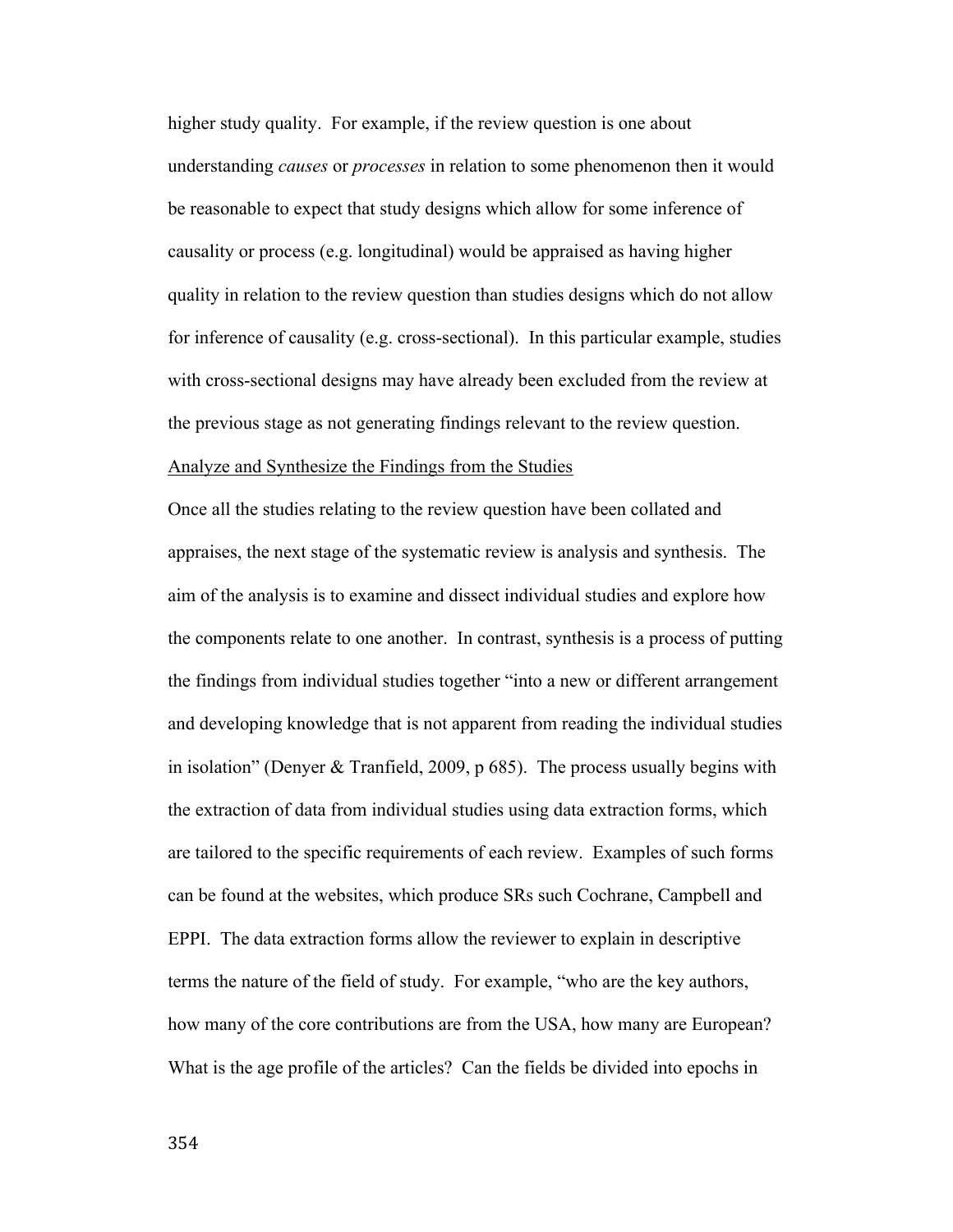terms of volume of orientation of study? Do simple categories divide up the field? For example, can the field be divided sectorally? By gender?" (Tranfield et al., 2003, p. 218). This information, when cross tabulated and presented in the appendices of a systematic review, provides the reader with an extremely useful summary of the field.

The aim of synthesis is to bring together the "the findings on a chosen theme, the results of which should be to achieve a greater level of understanding and attain a level of conceptual or theoretical development beyond that achieved in any individual empirical study" (Campbell et al., 2003, p. 672).

There are numerous established methods of research synthesis. Dixon-Woods, Agarwall, Young, Jones and Sutton (2004) identified almost 20 approaches to research synthesis. Rousseau et al. (2008) group the multitude of syntheses into four categories aggregative, integrative, interpretation and explanation. Each of these approaches adopts different principles and methods. Aggregative methods, such as meta-analysis, quantitatively combine the findings from multiple homogeneous single studies using statistical techniques. Metaanalysis, "allows for an increase in power and thus based on a summary estimate of the effect size and its confidence interval, a certain intervention may be proved to be effective even if the individual studies lacked the power to show effectiveness" (Ohlsson, 1994, p. 27).

Integrative approaches often incorporate qualitative and quantitative studies. For example, in many systematic reviews the findings of qualitative studies are summarized and compared with the findings of the quantitative

355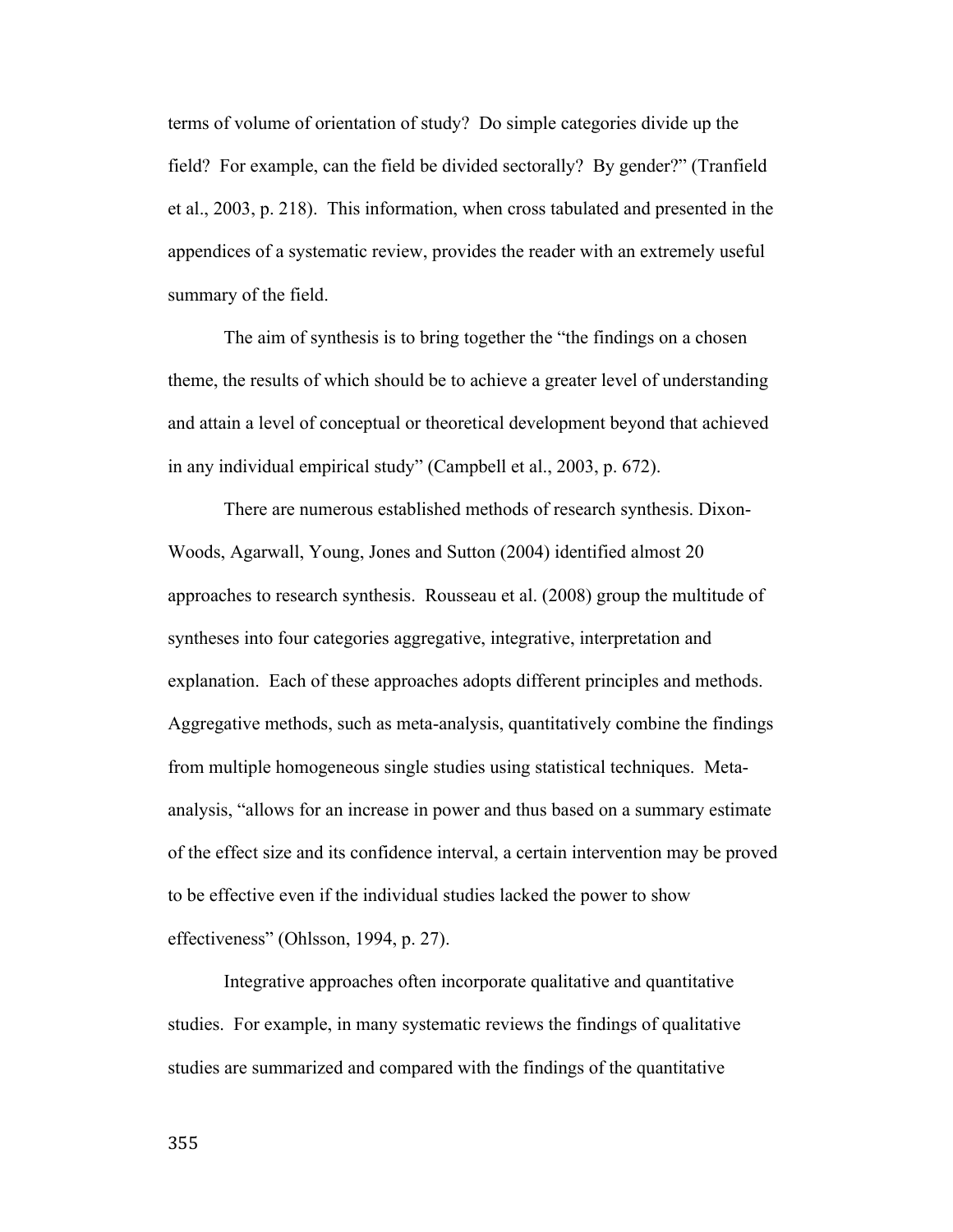studies. Bayesian meta analysis goes further by combining the two data sets (Roberts, Dixon-Woods, Fitzpatrick, Abrams, & Jones, 2002). Interpretative synthesis involves translating and comparing the data across the studies to develop categories and higher-level themes (Noblitt & Hare, 1988). The explanatory approach to synthesis attempts to ascertain causal mechanisms in the data and explain how they function. The aim is to produce a transferable theory in the form of "what works for whom in what circumstances" (Pawson, 2006).

Although there are multiple novel and powerful approaches to synthesis, examples of their use in the management field are limited. As such, narrative synthesis remains the most common approach. Narrative synthesis attempts to take a collection of studies that address different aspects of the same phenomenon and build them into a bigger picture, map or mosaic (Hammersley, 2001) or to "tell the story" of studies included in the review (Popay et al., 2006, p. 5) through, for example, describing how they fit within a theoretical framework and the size or direction of any effects found. Narrative synthesis is a flexible method that allows the reviewer to be reflexive and critical (Hart, 1998) through their choice of organizing narrative. However, it is often criticized because authors can privilege certain findings or studies over others and it is feasible that two reviewers who synthesize the same set of studies using this method of synthesis could reach different conclusions (Rumrill & Fitzgerald, 2001).

So which approach should be adopted? As with other aspects of the systematic review process, the approach should be fit-for-purpose, taking into account the review question and the nature of the available evidence. Whatever

356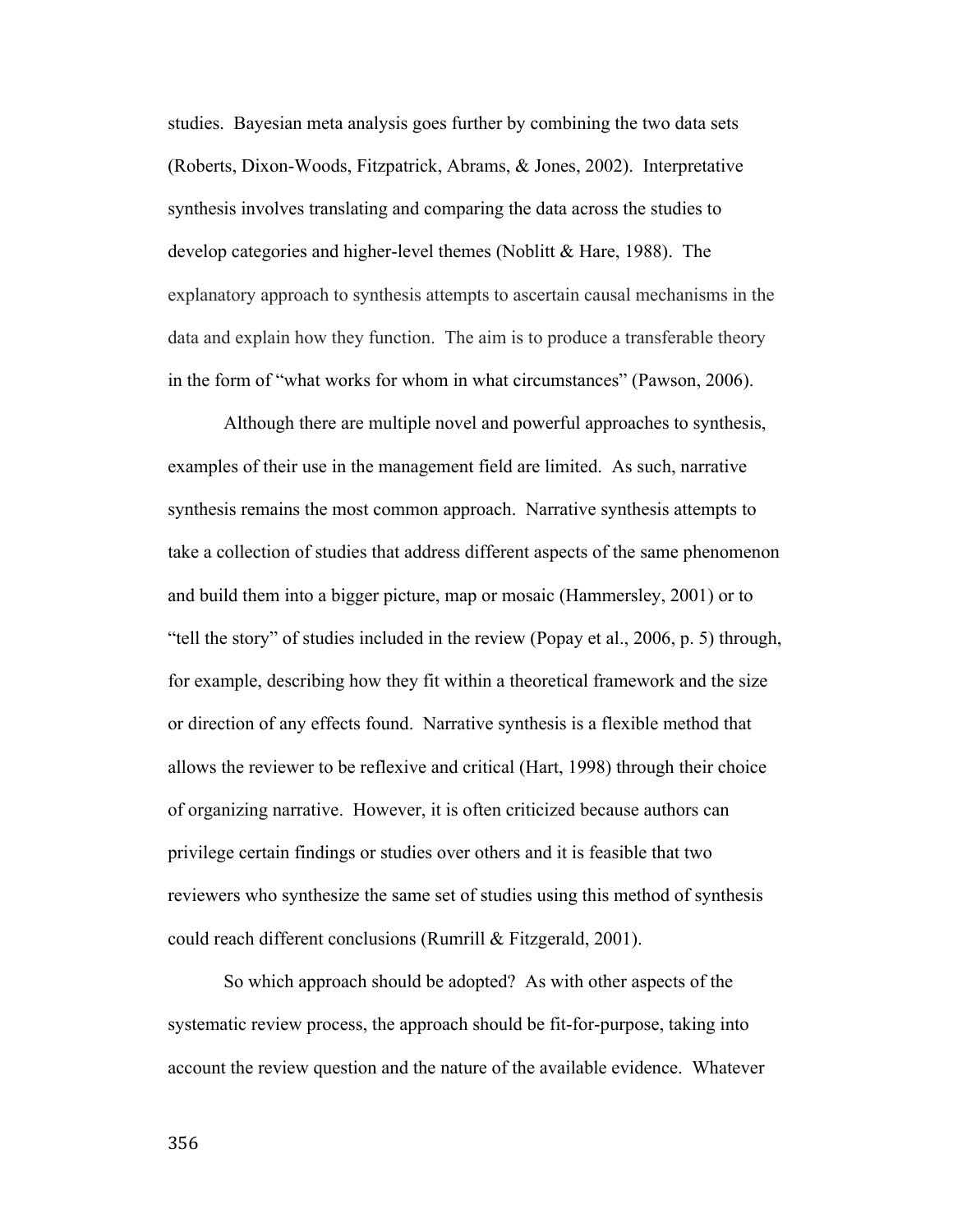the chosen method, the approach should be made explicit and a justification given for all decisions.

#### Disseminate the Review Findings

As one of the main purposes of systematic reviews is to make findings from research more accessible to practitioners, the dissemination of review findings is fundamental to the purpose of conducting a systematic review -- whether those practitioners are other management researchers (in the case of a more researchfocused review), managers and organizational decision makers, or both.

In medicine and other fields of practice where systematic reviews are common there are relatively well-developed systems for getting the results of systematic reviews to practitioners (e.g. websites, journals, summaries, secondary journals, continuing professional development and professional bodies) and in forms that allow the results to be fairly directly applied to practice (e.g. guidelines, checklists, protocols).

For example, The UK's National Institute of Health Research Centre for Research and Dissemination (2010) in addition to producing systematic reviews, providing training and developing systematic review methodology, also produces regularly updated databases of abstracts of systematic reviews published around the world. Its own guidance on undertaking systematic reviews (Centre for Reviews and Dissemination, 2009, p. 85) defines dissemination as "…a planned and active process that seeks to ensure that those who need to know about a piece of research get to know about it and can make sense of the findings" and recommends that a dissemination strategy be built into the review protocol.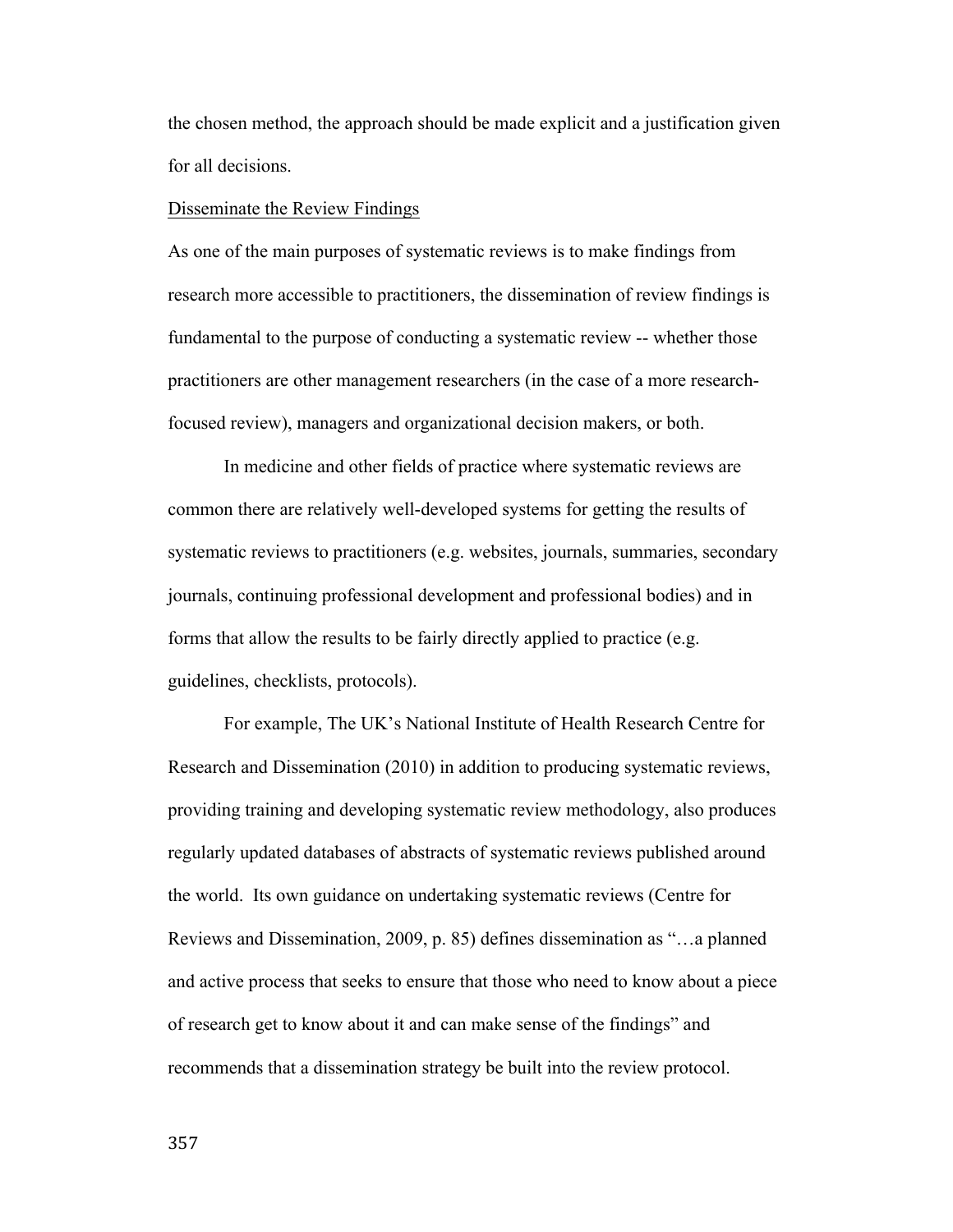The dissemination of systematic reviews in healthcare is far from simple or straightforward and, even where systematic reviews produce relatively unequivocal findings these are not, for a range of reasons necessarily reflected in the practice of healthcare professionals. The dissemination of systematic review findings in management presents even greater challenges. First, management research is very broad with limited consensus about what counts as evidence (Rousseau et al., 2008) or indeed the purposes of management research or the activity of managing. Second, the sorts of decisions managers make are not usually "life or death," as they may be for healthcare practitioners, and thus the benefits of using research evidence and the costs of not using it are less salient. Third, as mentioned above, it appears that many areas of management practice are about adopting new or "cutting-edge" practices which by their nature have not been researched or evaluated. Indeed, it may be the case that practices sufficiently researched to enable a systematic review are also those very practices which are perceived by organizations as old-fashioned and unappealing even where review findings suggest they are effective. Fourth, in contrast to healthcare and other areas of practice, managers are not usually required to belong to regulated professional bodies which often prescribe the content of initial training, continuing professional development, and promote evidence-based practice among their members. One way to enhance the uptake and use of the findings of systematic reviews in management would be to teach evidence-based approaches on MBA programs in order to help develop the critical appraisal skills which might help managers find systematic review findings attractive and usable.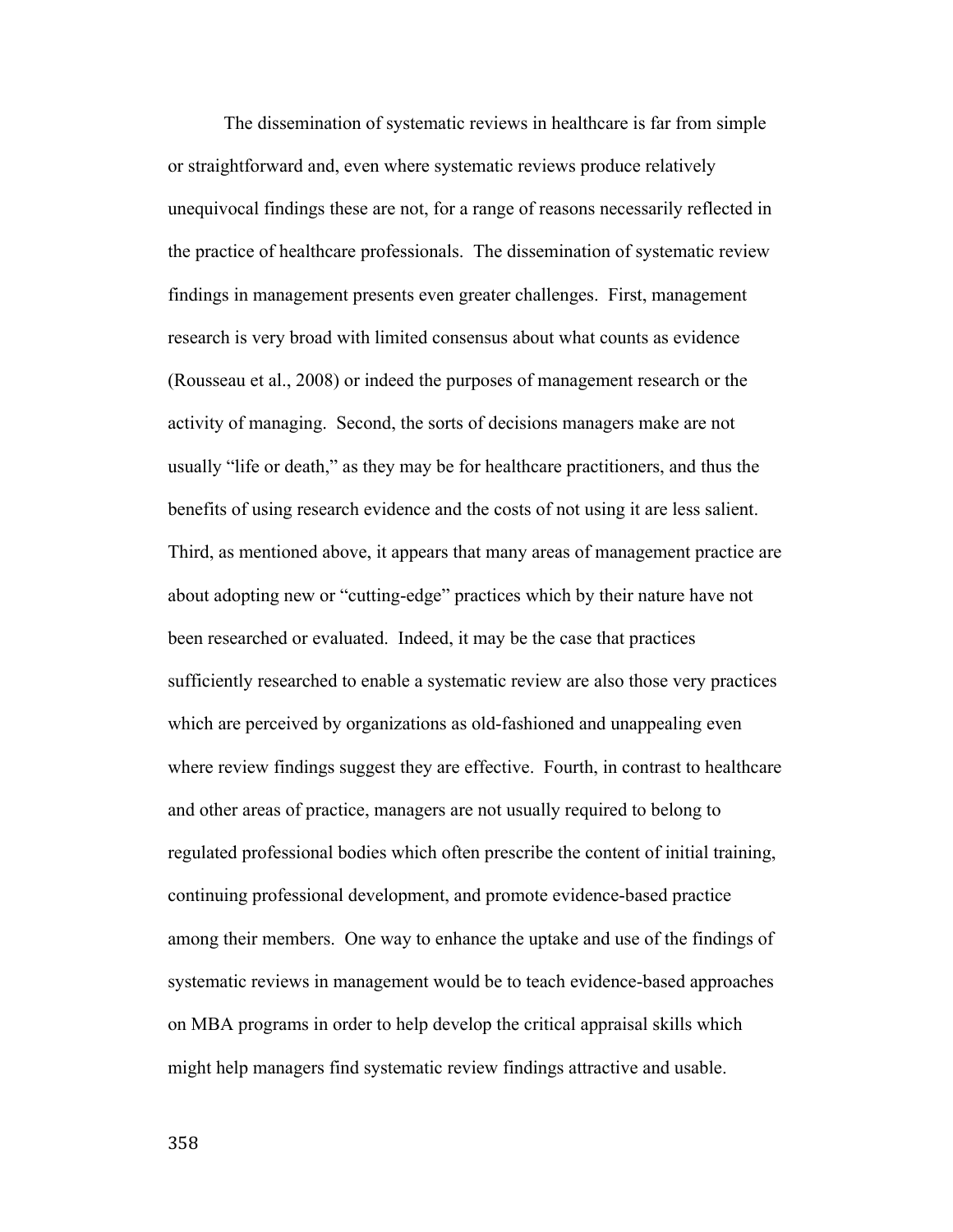A final challenge for disseminating the findings of systematic reviews is that at the present time management researchers and management practitioners have almost no exposure to such reviews. And initial exposure to systematic reviews may not be a wholly positive experience. Compared to the sometimes over-confident and air-brushed presentation of research findings in more traditional reviews, systematic review findings are more nuanced, qualified and presented in a "warts and all" fashion making them more difficult to swallow. However, this particular challenge should be overcome as more systematic reviews become available and are used in teaching, training and to help inform managerial decision-making.

## **Using the Resources Available for Conducting Systematic Reviews**

Some examples of guidance and help have been briefly described above and at the end of the chapter are more details of how to access specific sources of support. Here, we consider some of the ways in which these resources can be used during the process of planning, conducting, and reporting the results of a systematic review.

As mentioned earlier, it is considered fairly standard practice in some fields to draw together a review advisory group. It consists of users or potential users of the review findings and might include, for example, users of services or those whom the intervention affects (e.g. employees and employee representatives), practitioners and organizational policy makers (e.g. managers and directors) other researchers. The Campbell Collaboration in social science suggests that the tasks of the group might include: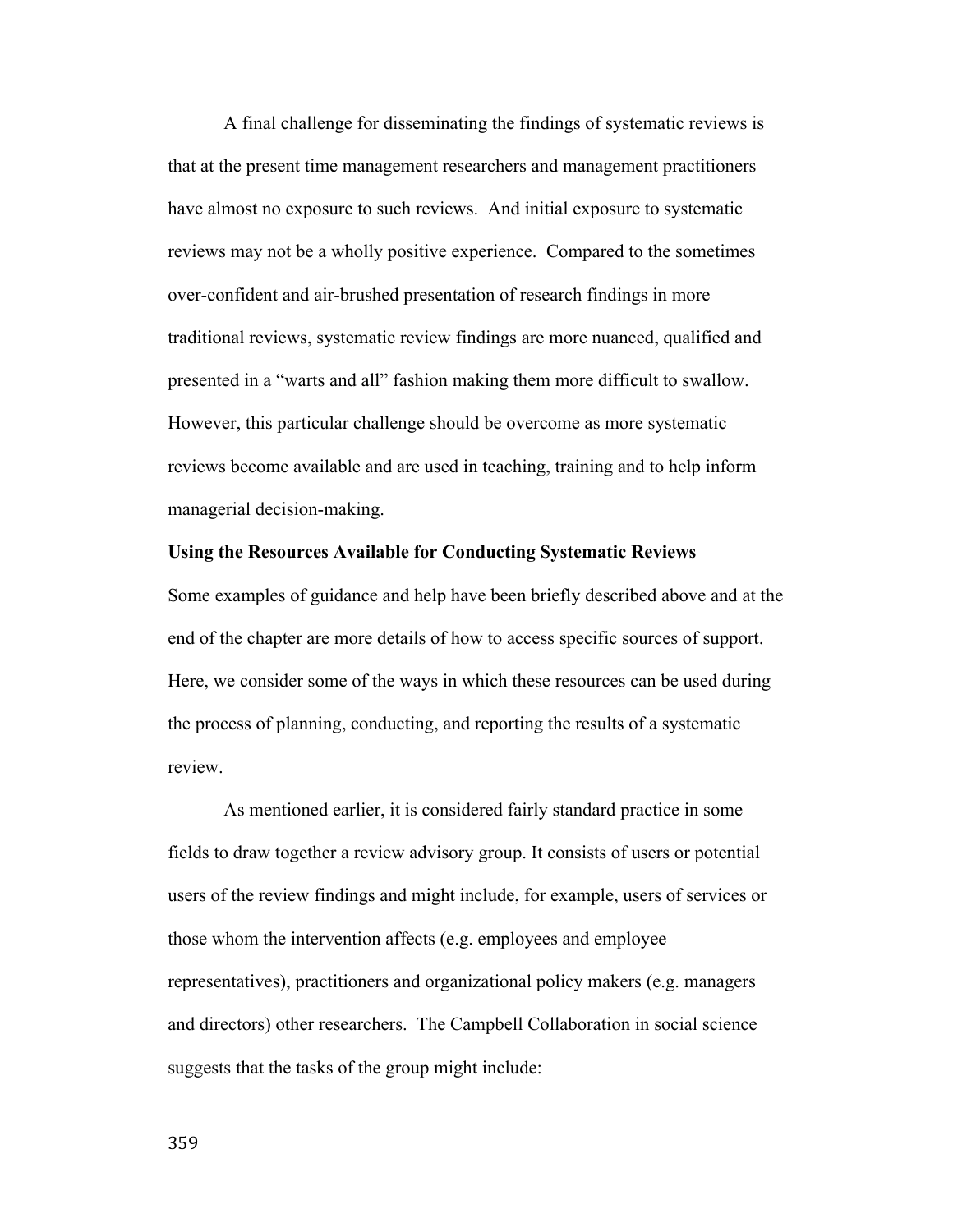- Refining the review question
- Identifying interventions and populations to be included
- Setting priorities for outcomes to be assessed
- Helping to interpret the findings of the review
- Commenting on the review protocol and draft report
- Advising on the dissemination plan and helping to disseminate findings.

The review team is the group of researchers who actually conduct the review and often consists of a mix of more senior researchers, research assistants and/or PhD students. The team is vital not only because it gets the work done but, as discussed above, conducting a systematic review can be quite an iterative process and one which also requires judgments from several people about each paper and study identified. Understanding and articulating the bases of agreements and disagreements is an essential part of the process as these help refine and develop the design of the review. The quality of the final review depends a lot on how well the review team functions and develops a critical, challenging, though collaborative approach to their task.

Previous reviews of both the systematic and traditional types can be a useful resource in at least a couple of ways. First, simply studying how previous systematic reviews have been designed and conducted can help provide guidance about what to do -- and in some cases what not to do. A review that addresses a similar sort of question found in other review protocols can be a useful template. Second, more traditional reviews often make claims about where gaps in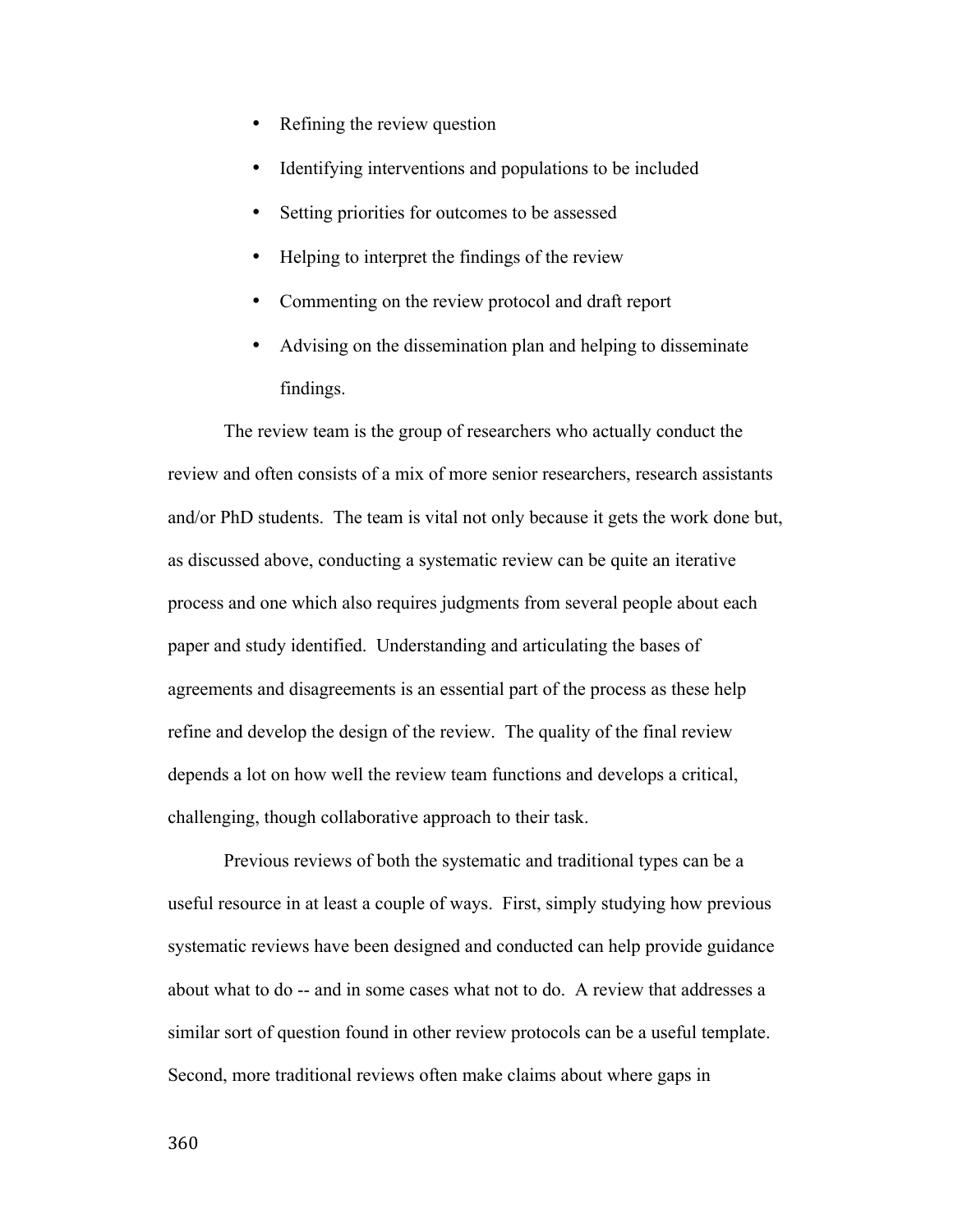knowledge are or where findings are relatively consistent. Such claims are a useful starting point for identifying systematic review questions where the aim is in part to test or challenge conventional wisdom. For example, if there appears to be general consensus in previous reviews that a particular theory has been wellsupported by empirical evidence, a systematic review enables a more specific examination of how much and what sort of research exists, its quality, and what the findings of each study suggest individually and collectively.

Another important resource is information scientists and librarians (see chapter in this volume by Roye Werner). As noted earlier, management scholars are not usually trained in how to perform literature reviews and therefore have little technical knowledge about how to search the literature and find relevant publications. Information scientists, on the other hand, study the efficacy of different literature search techniques. These can be more complicated in social science and management than medicine not least due to the number of different terms used by social science researchers for the same or very similar phenomenon. Most university librarians are trained in information science and, in our experience, can provide very valuable information and guidance.

#### **Strengths and Weaknesses of Systematic Reviews**

The major strength of systematic reviews is that they attempt to establish in an explicit and methodical way what is known and not known in relation to a given question. Clearly this knowledge has limits but as the process of reaching conclusions is made clear such limits should also be obvious.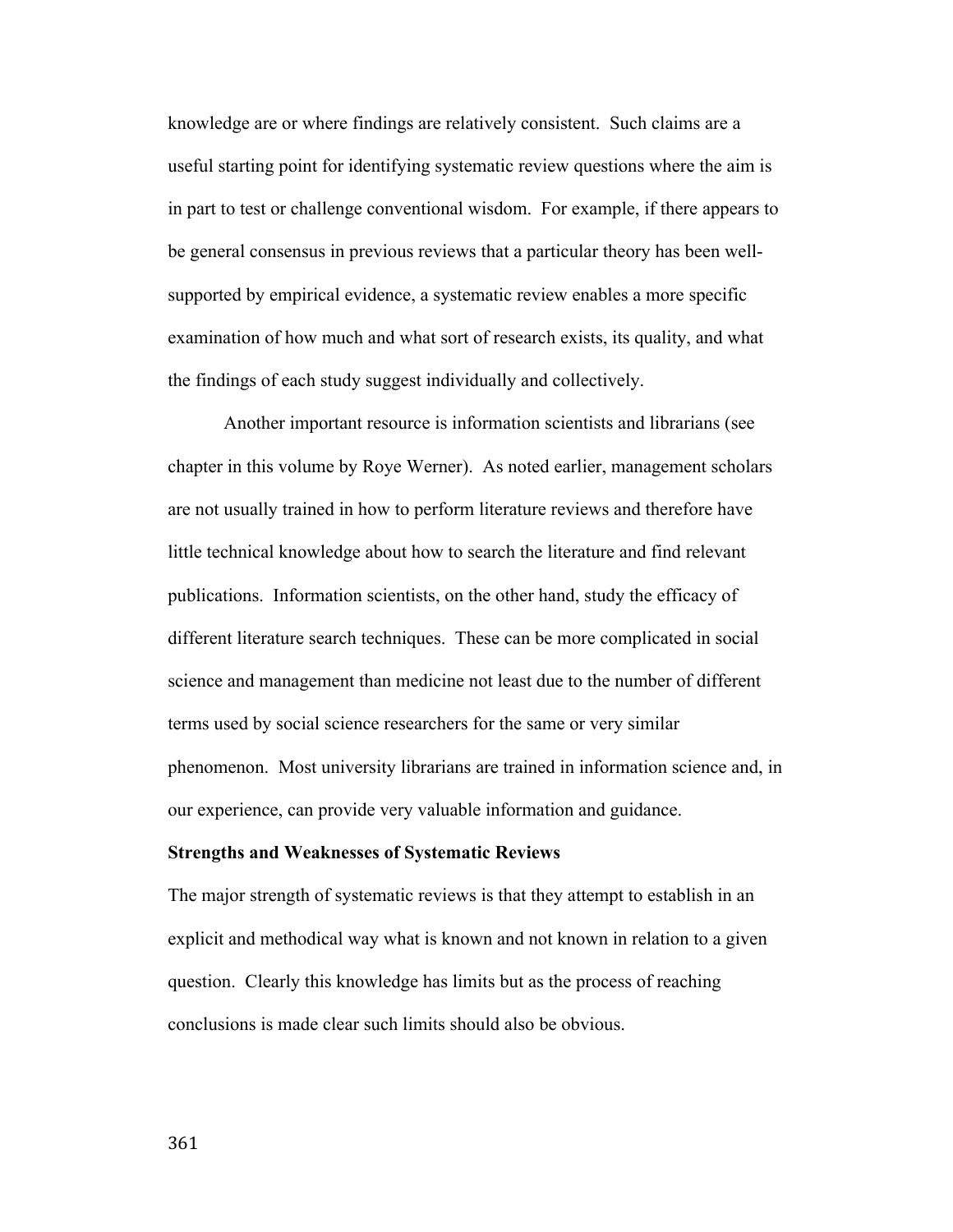Though systematic reviews do have weaknesses, we believe that many but certainly not all of the perceived weaknesses (e.g. Learmonth & Harding, 2006; Morrell, 2008) are a result of some of the more popular myths that have developed around the purposes of systematic reviews, what they can and cannot achieve and their status relative to other forms of review and primary research. Examples of these myths are discussed below.

Perhaps more relevant in the context of this book and this chapter is to consider how we can judge the quality of systematic reviews. As with any type of research, it may be done well or badly. So how can systematic review quality be judged?

One means of doing this is through using some sort of critical appraisal checklist such as the one in Table 5.

---------- Insert Table 5 about here ----------

From some perspectives, systematic reviews are seen as intrinsically or fundamentally weak *in principle* and question the legitimacy and usefulness of this approach to reviewing literature. If, on the other hand, the idea of attempting to identify and critically appraise existing knowledge in relation to a specific question is seen as potentially useful then techniques such as the above checklist can help ensure the systematic review is of reasonable quality and minimize weaknesses.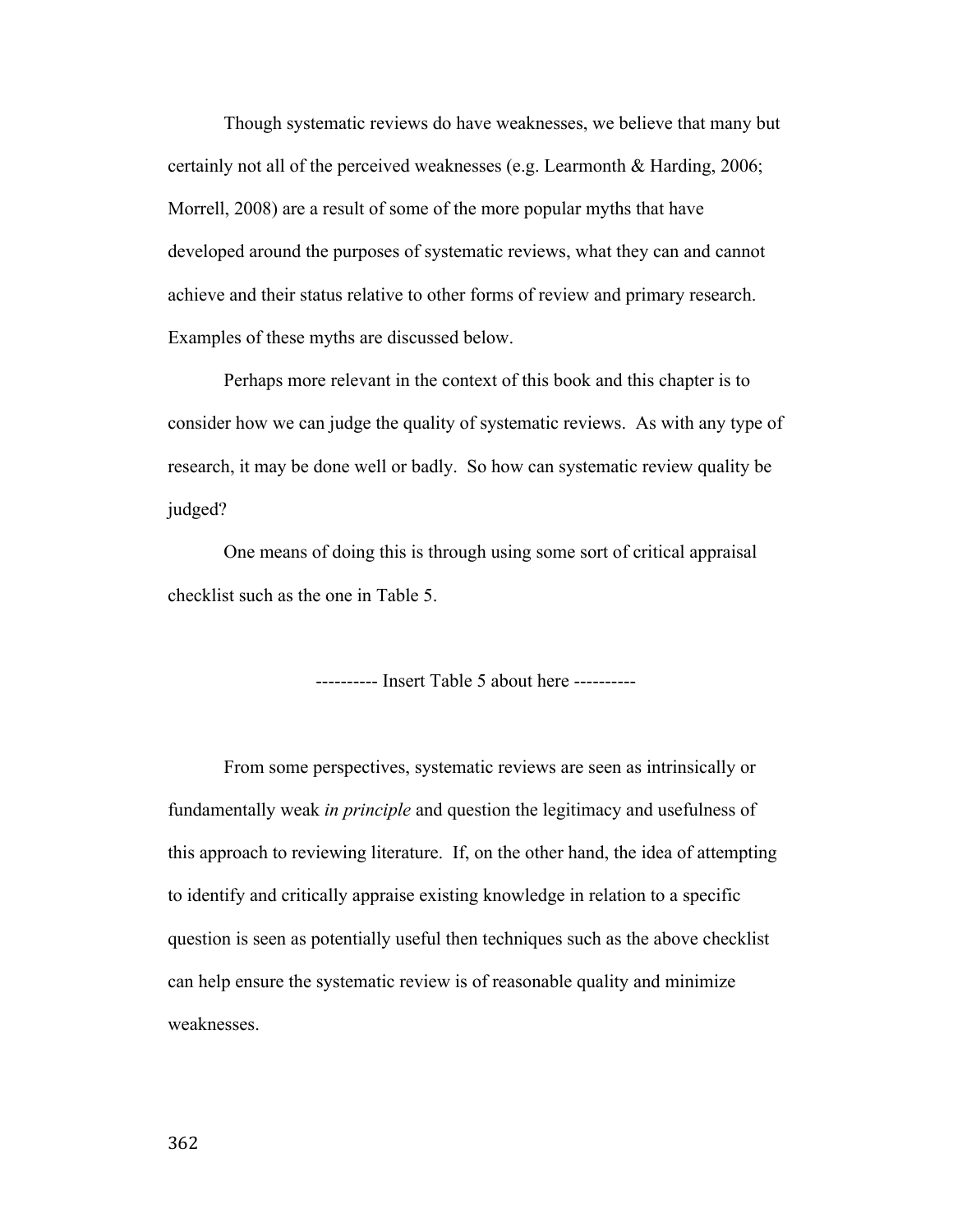# **Using the Findings of Systematic Review**

As discussed, the findings of systematic reviews set out what is known, and not known about the review question. They are also explicit about what that knowledge is and the bases on which it is claimed to shed light (or otherwise) on the question. Systematic reviews usually start with a question from practice rather than a question from research. However the findings from any sort of systematic review have the potential to inform both practice and research.

Systematic reviews help identify the best available research evidence. However, it must be remembered that practitioner expertise and judgment, evidence from the local context, and the perspectives and views of those people who might be affected by the decision also play a critical role in management decisions (Briner, et al., 2009). As noted by the Cochrane Handbook (Higgins  $\&$ Green, 2008, p. 167):

"the primary purpose of the review should be to present information, rather than offer advice, the discussion and conclusions should be to help people to understand the implications of the evidence in relationship to practical decisions."

Simply reporting the best available evidence is rarely enough to alter practice. Research in healthcare has shown that user involvement in systematic reviews greatly enhances the uptake and use of research evidence (Oliver et al., 2004). Our own work has shown that collaboration between the various stakeholders who use and create research evidence is at the heart of fostering effective EBMgt. Through this socialization the best available research evidence

363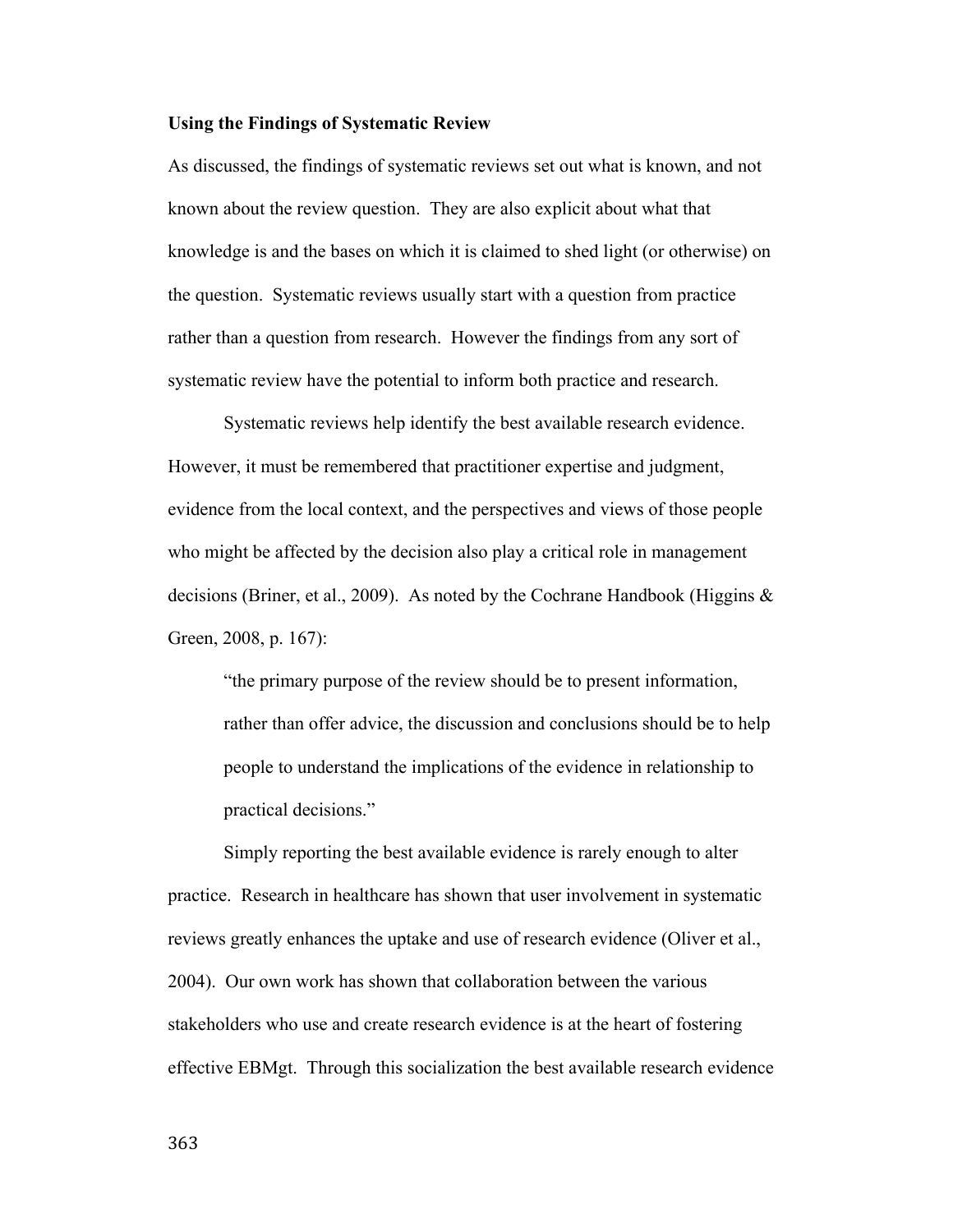can support, challenge and combine with practitioner experience, tacit knowledge and judgment.

In terms of research, systematic reviews can provide researchers with a solid understanding of the current state of knowledge in their field. A well conducted systematic review can produce multiple outputs. For example, a systematic review on the relationship between networking and innovation (Pittaway, Robertson, Munir, Denyer, & Neely, 2004) was published as a working paper by the Advanced Institute of Management Research (AIM) together with a short "executive briefing" for managers. The review was then rewritten for publication in the *International Journal of Management Reviews* and has become one of the most cited papers in that journal. Subsequently, the systematic review was used by several of the authors to support their own empirical research.

# **Conclusion**

In this chapter we have argued that many management scholars and practitioners claim to base their decisions at least in part on research evidence, yet the training of scholars and managers and the very limited availability of rigorous, relevant and digestible summaries of research findings mean that they can only do so to a very limited extent. We have argued that systematic reviews are an efficient and effective method of developing an understanding of what we know and what we do not know about a given topic.

Systematic review methods are now well established in many other fields and we believe that they are potentially of great value to both management researchers and management practitioners. However, the adoption and use of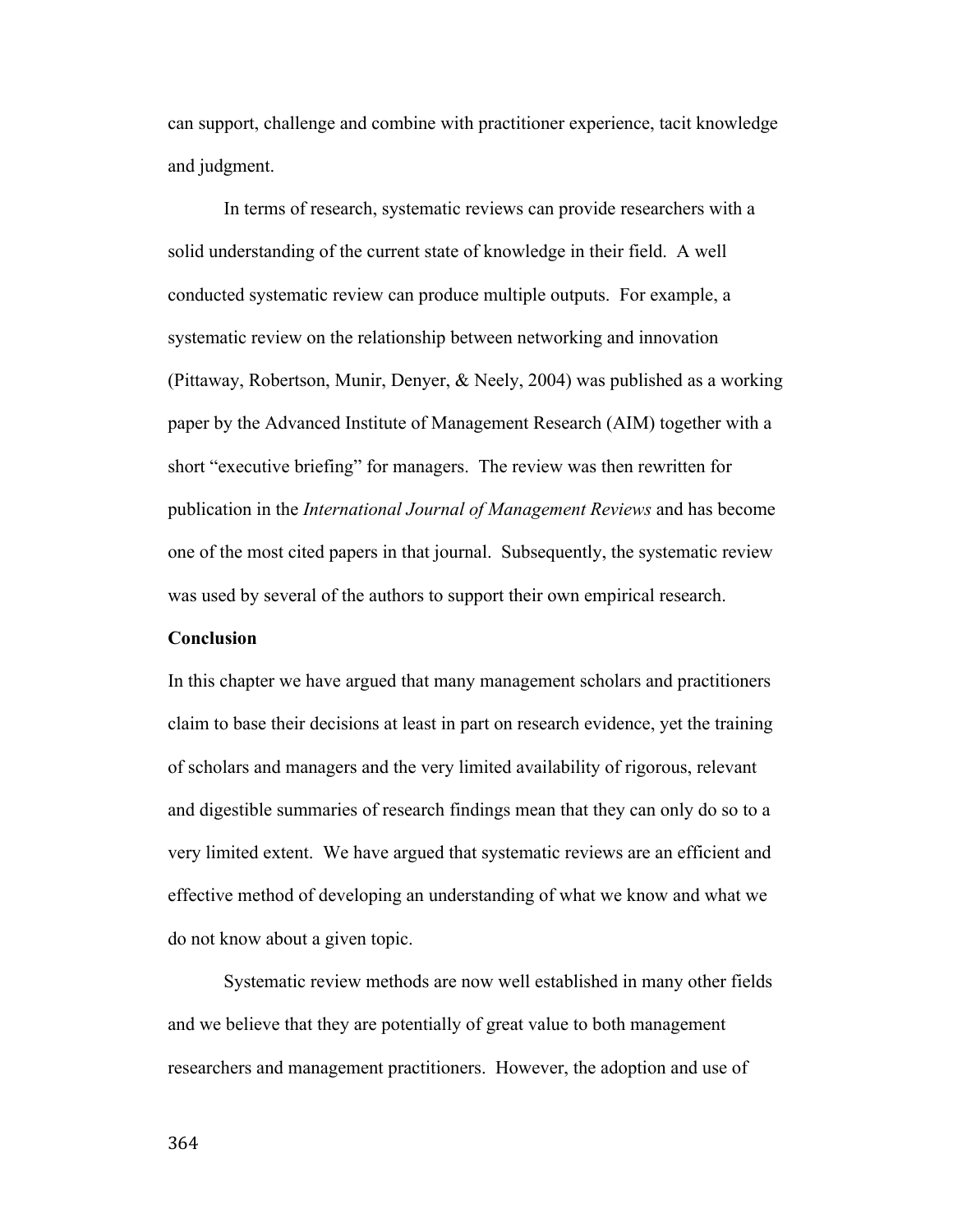systematic reviews is constrained by objections based largely on myths and misconceptions (Briner et al., 2009). Tackling and discussing some of these, as described in Table 6, should encourage more management scholars to look more closely at the possible benefits of systematic review methods.

---------- Insert Table 6 about here ----------

We have argued that systematic reviews are driven by a set of principles or a guiding logic rather than a single rigid and narrow protocol. By revealing these principles and outlining a systematic review methodology we hope that this chapter helps reviewers to create a fit for purpose systematic review approach that meets the specific requirements of their project. We believe that systematic reviews and syntheses of research evidence have the potential to inform both research and inform management practice by making known the best available academic evidence so that it can be integrated with judgment and experience of scholars and practitioners to help them make better decisions.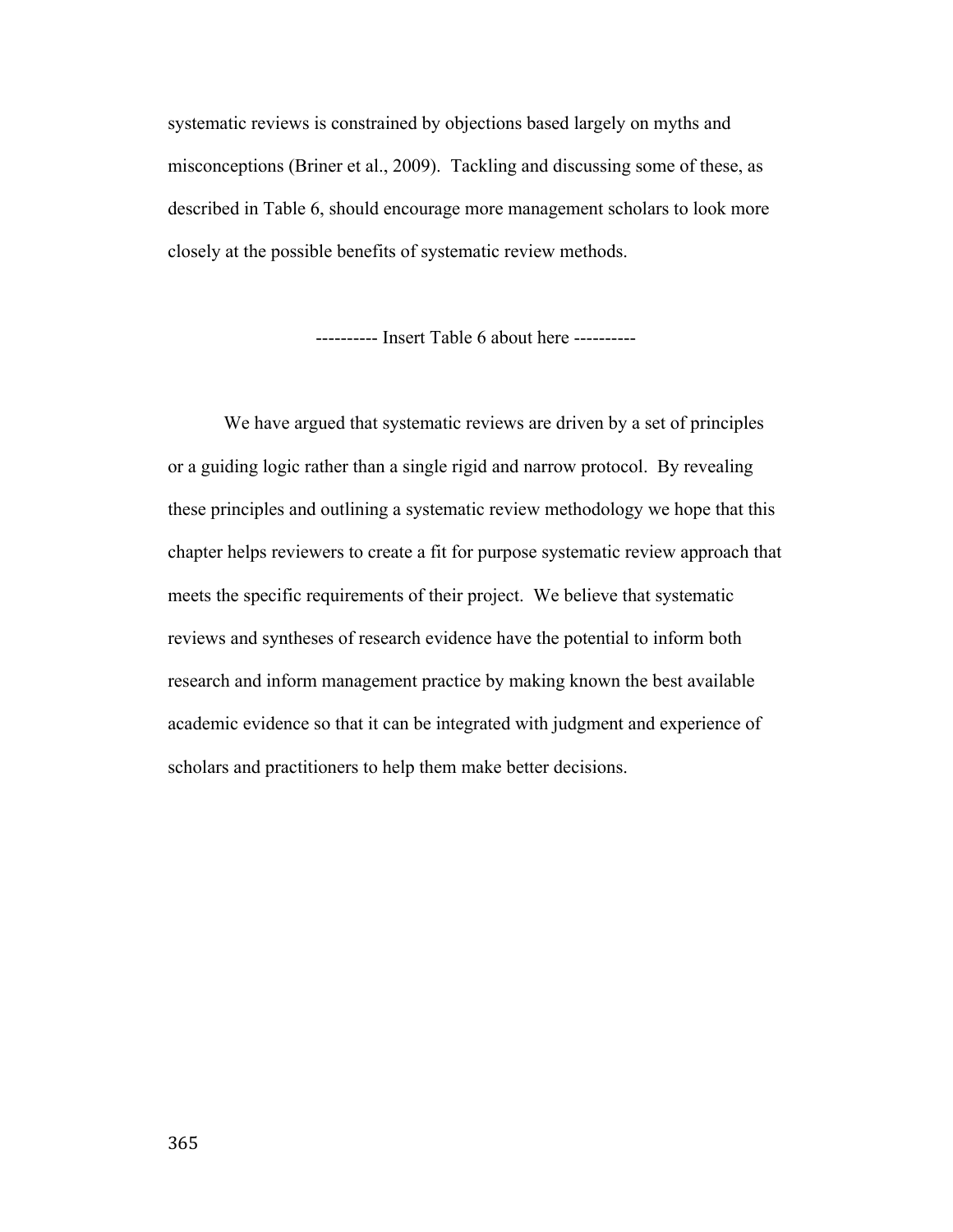# **References**

- Adams, R., Bessant, J., & Phelps, R. (2006). Innovation management measurement: A review. *International Journal of Management Reviews*, *8*, 21-47.
- Axelsson, R. (1998). Towards an evidence-based healthcare management, *International Journal of Health Planning and Management*, *13*, 307– 317.
- Bennett, T., Holloway, K., & Farrington, D.P. (2006). Does neighborhood watch reduce crime? A systematic review and meta-analysis. *Journal of Experimental Criminology*, *2*, 437–458.
- Boaz, A., & Ashby, D. (2003). *Fit for purpose? Assessing research quality for evidence based policy and practice.* London: ESRC UK Centre for Evidence Based Policy and Practice.
- Booth, A. (2004). Formulating answerable questions. In A. Booth & A. Brice (Eds.), *Evidence-based practice: An information professional's handbook* (pp. 61-70). London: Facet.
- Briner, R. B. (1998). What is an evidence-based approach to practice and why do we need one in occupational psychology? Proceedings of the 1998 British Psychological Society Occupational Psychology Conference, 39–44.
- Briner, R. B. (2000). Evidence-based human resource management. In L. Trinder & S. Reynolds (Eds.), *Evidence-based practice: A critical appraisal*. London: Blackwell Science.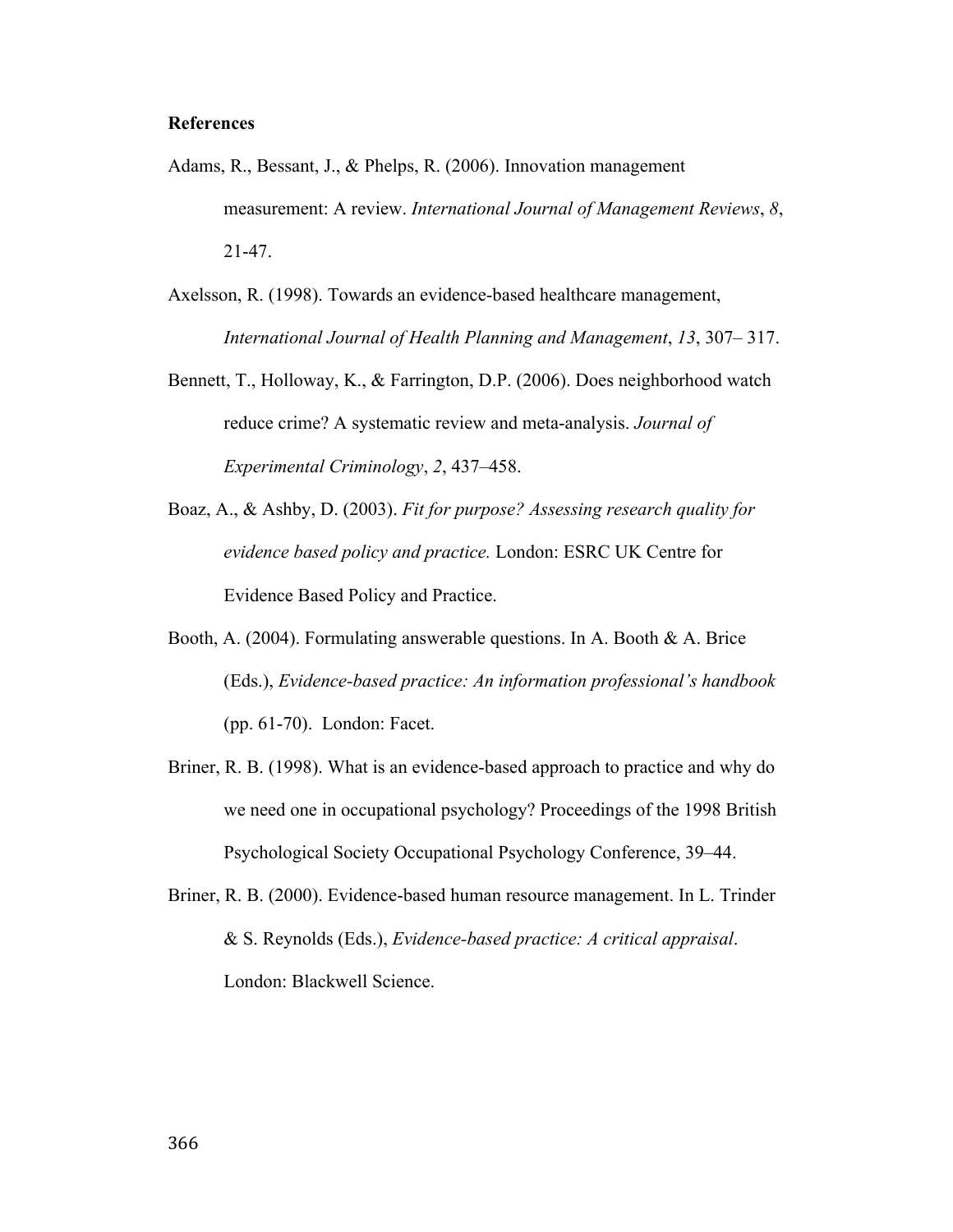Briner, R.B., Denyer, D., & Rousseau, D.M. (2009). Evidence-based management: Construct clean-up time? *Academy of Management Perspectives*, 23(4), 19-32.

Campbell Collaboration (2010). Retrieved April 29, 2010, from http://www.campbellcollaboration.org/.

Campbell, R., et al. (2003). Evaluating meta-ethnography: A synthesis of qualitative research on lay experiences of diabetes and diabetes care. *Social Science and Medicine*, *56*, 671-684.

Centre for Reviews and Dissemination (2009). Systematic reviews: CRD's guidance for undertaking reviews in healthcare [Internet]. York: University of York. Retrieved April 29, 2010, from http://www.york.ac.uk/inst/crd/systematic\_reviews\_book.htm.

- Cochrane Database of Systematic Reviews (2010). Retrieved April 29, 2010, from http://www2.cochrane.org/reviews/.
- Cohen, D., & Crabtree, B.F. (2008). Evaluative criteria for qualitative research in healthcare: Controversies and recommendations. *Annals of Family Medicine*, *6*, 331–339.
- Collins, H.M. (2003). Lead into gold: The science of finding nothing. *Studies in History and Philosophy of Science, 34*, 661–691.
- Counsell, C. (1997). Formulating questions and locating primary studies for inclusion in systematic reviews. *Annals of Internal Medicine*, *127*, 380- 387.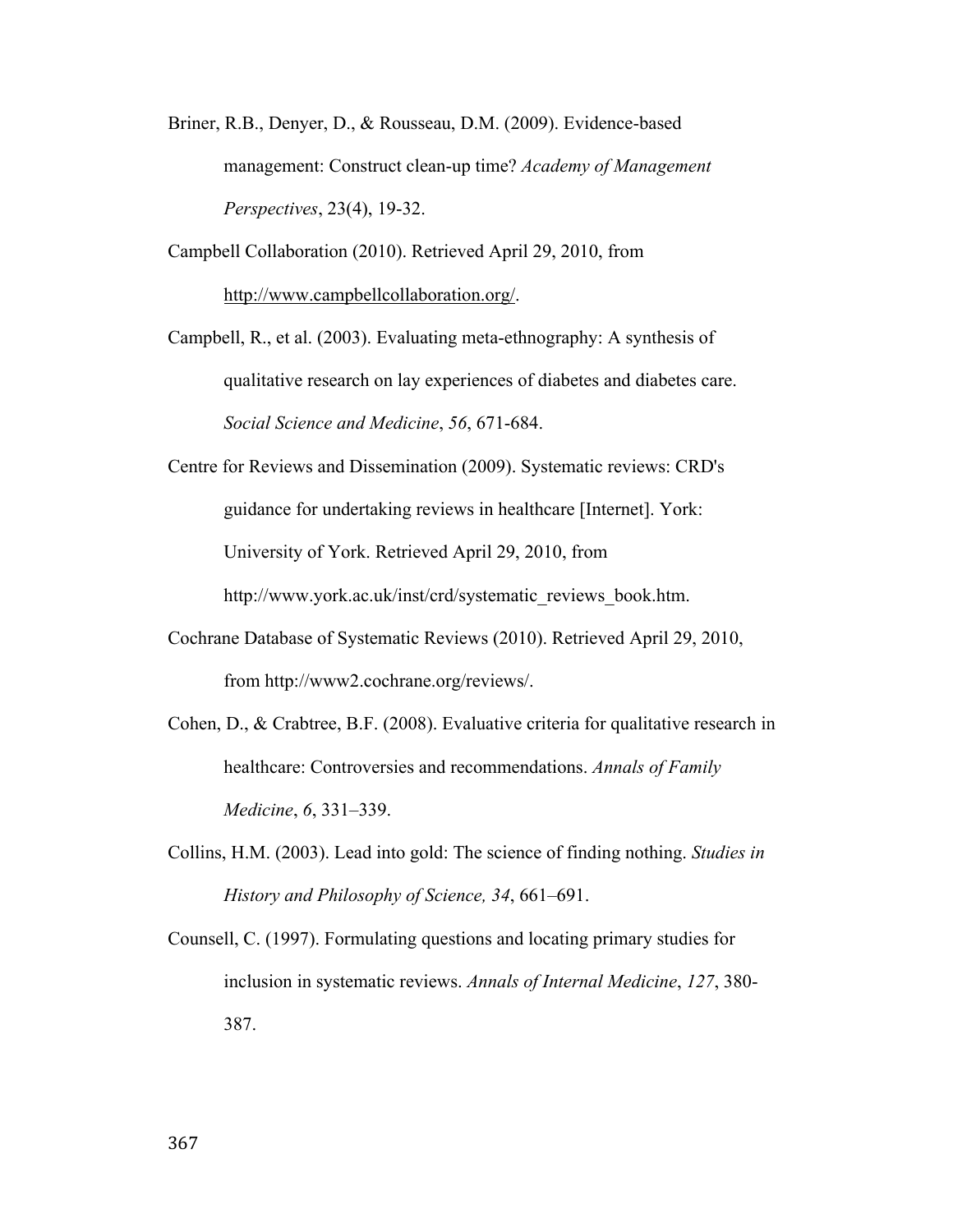- Davies, P. (2004). Systematic reviews and the Campbell Collaboration. In G. Thomas and R. Pring (Eds.), *Evidence-based practice in education* (pp. 21-33). Maidenhead: Open University Press.
- De Dreu, C. K. W., & Weingart, L. R. (2003). Task and relationship conflict, team performance, and team member satisfaction: A meta analysis. *Journal of Applied Psychology*, *88*, 741–749.
- Denyer, D., & Tranfield, D. (2009). Producing a systematic review. In D. A. Buchanan & A. Bryman (Eds.), *The SAGE handbook of organizational research methods* (pp. 671–689). London: Sage Publications Ltd.
- Dixon-Woods, M., Agarwall, S., Young, B., Jones, D., & Sutton, A. (2004). *Integrative approaches to qualitative and quantitative evidence.*  Department of Health Sciences, University of Leicester. Department of Psychology, University of Hull. www.hda.nhs.uk .
- Egan, M., Bambra, C., Thomas, S., Petticrew, M., Whitehead, M., & Thomson, H. (2007). The psychosocial and health effects of workplace reorganisation 1: A systematic review of organisational-level interventions that aim to increase employee control. *Journal of Epidemiology and Community Health*, *61*, 945-954.

EPPI-Centre (2010). Retrieved April 29, 2010, from http://eppi.ioe.ac.uk/cms/ Evidence-Based Management (2010). Retrieved April 29, 2010, from

http://www.evidence-basedmanagement.com/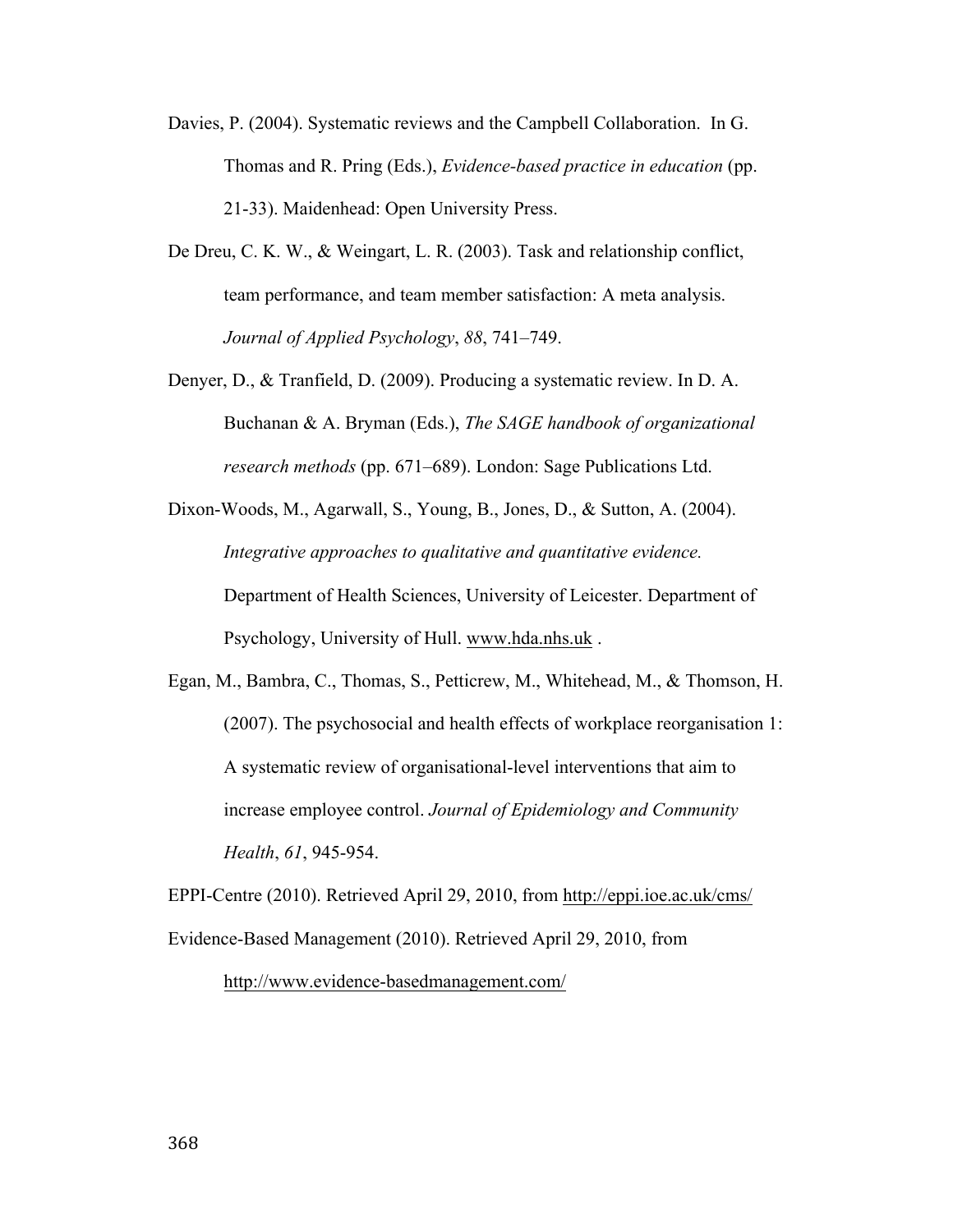- Geyskens, I., Krishnan, R., Steenkamp, J.-B. E.M., & Cunha, P. (2009). A review and evaluation of meta-analysis practices in management research. *Journal of Management*, *35*, 393-419.
- Glasziou, P., Irwig, L., Bain, C., & Colditz, G. (2001). *Systematic reviews in healthcare: A practical guide*. Cambridge: Cambridge University Press.
- Gough, D. (2007). Weight of evidence: A framework for the appraisal of the quality and relevance of evidence. *Research Papers in Education*, *22*, 213- 228.
- Gough, D., Oliver, S., & Thomas, J. (in press). *An introduction to systematic reviews*. London: Sage.
- Hammersley, M. (2001). On "systematic" reviews of research literatures: A "narrative"response to Evans and Benefield. *British Educational Research Journal*, *27*, 543–554.
- Hart, C. (1998). *Doing a literature review: Releasing the social science research imagination*. London: Sage Publications.
- Higgins, J.P.T., & Green, S. (2008) (Eds). *Cochrane Handbook for Systematic Reviews of Interventions* [updated September 2009]. Retrieved April 29, 2010, from www.cochrane-handbook.org.
- Hitt, M.A., & Ireland, R.D. (1987). Peters and Waterman revisited: The unended quest for excellence. *Academy of Management Executive*, *1*, 91–98.
- Hogh, A., & Viitasara, E. (2005). A systematic review of longitudinal studies of nonfatal workplace violence. *European Journal of Work and Organizational Psychology*, *14*, 291-313.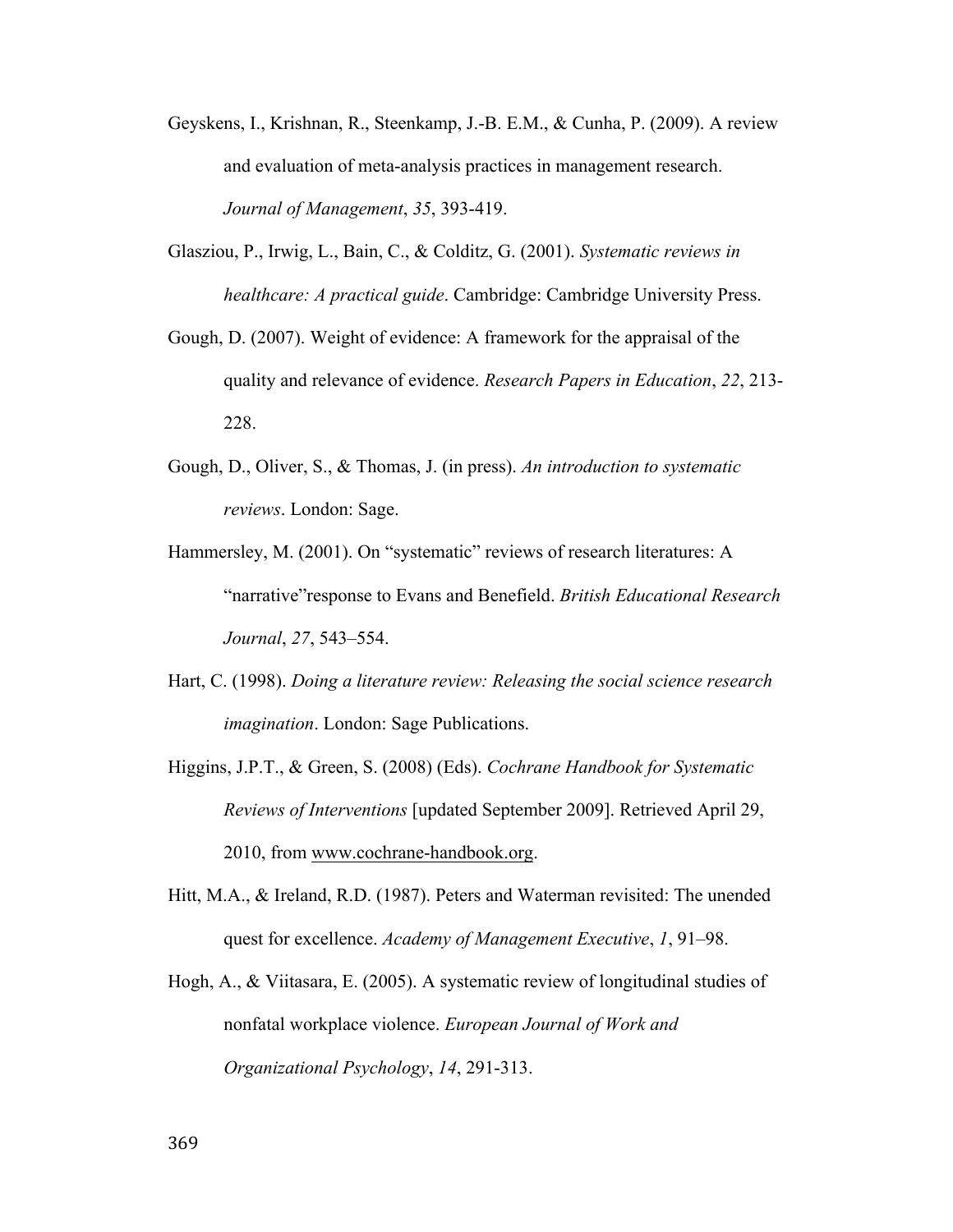- Hunter, J. E., & Schmidt, F. L. (2004). *Methods of meta-analysis. Correcting error and bias in research findings (2nd Ed.)*. Thousand Oaks, CA: Sage.
- Joyce, K., Pabayo. R., Critchley, J.A., & Bambra, C. (2010). Flexible working conditions and their effects on employee health and wellbeing. *Cochrane Database of Systematic Reviews* 2010, Issue 2. Art. No.: CD008009. DOI: 10.1002/14651858.CD008009.pub2.
- Khan, K.S., Kunz, R., Kleijnen, J., & Antes, G. (2003). *Systematic reviews to support evidence-based medicine: How to review and apply findings of healthcare research*. London: Royal Society of Medicine.
- Keupp, M.M., & Gassmann, O. (2009). The past and the future of international entrepreneurship: A review and suggestions for developing the field. *Journal of Management*, *35*, 600-633.
- Kovner, A.R., Fine, D.R., & D'Aquila, R. (2009). *Evidence-based management in healthcare*. Chicago: Health Administration Press.
- Lavis J.N., Davies, H.T.O., Oxman, A.D., Denis, J.-L., Golden-Biddle, K., & Ferlie, E. (2005). Towards systematic reviews that inform healthcare management and policy-making. *Journal of Health Services Research and Policy*, *10* (Supplement 1), 35–48.
- Learmonth, M., & Harding, N. (2006). Evidence-based management: The very idea. *Public Administration*, *84*, 245–266.
- Littell, J.H., Corcoran J., & Pillai, V. (2008). *Systematic reviews and metaanalysis*. New York: Oxford University Press.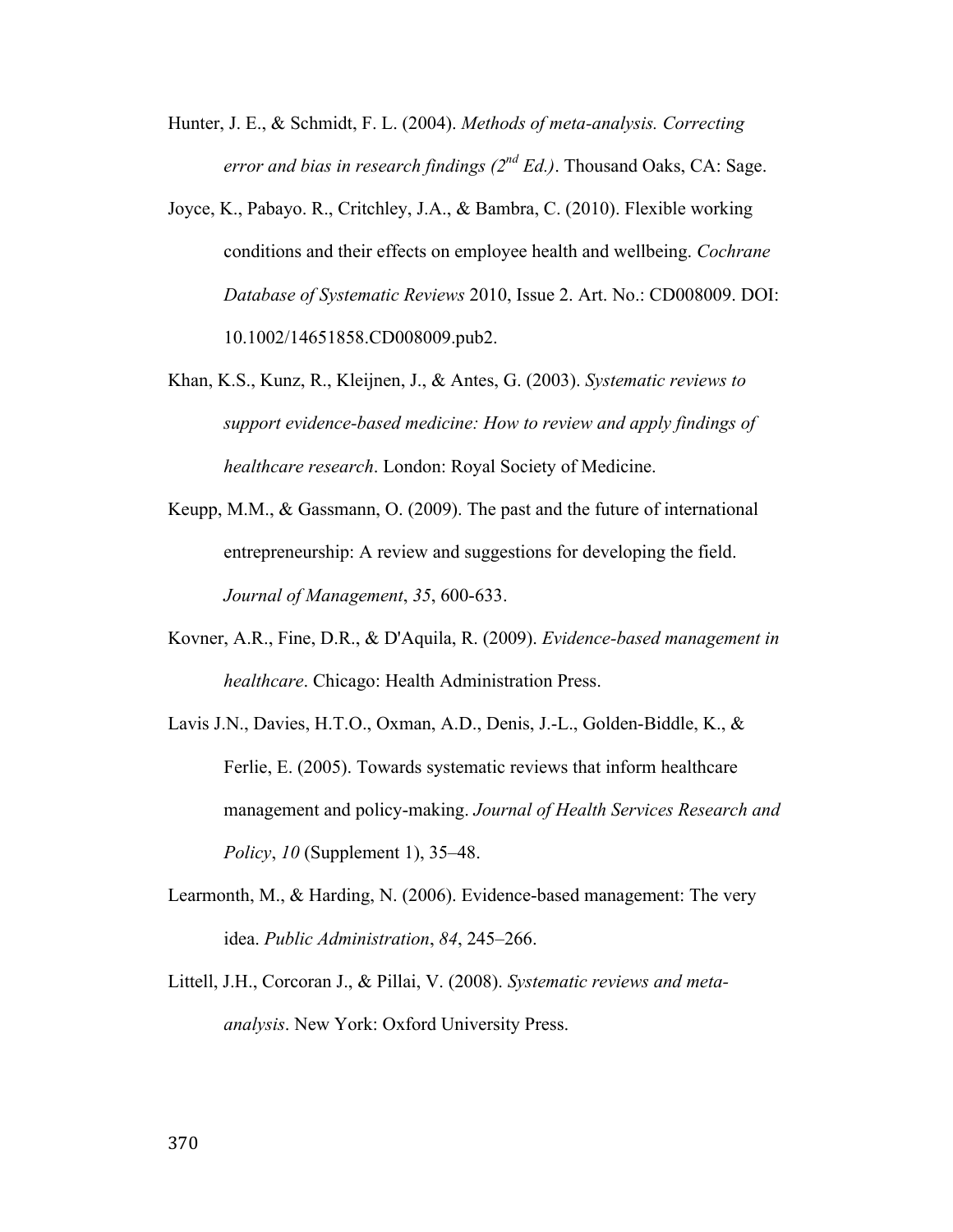- Morrell, K. (2008). The narrative of "evidence based" Management: A polemic. *Journal of Management Studies*, *45*, 613-635.
- National Institute of Health Research Centre for Research and Dissemination
	- (2010). Retrieved April 29, 2010, from http://www.york.ac.uk/inst/crd/.
- Noblit, G. W., & R. D. Hare (1988). *Meta-ethnography: Synthesizing qualitative studies*. London: Sage Publications.
- Ohlsson, A. (1994). Systematic reviews -- theory and practice. *Scandinavian Journal of Clinical and Laboratory Investigation*, *54*, 25–32.
- Oliver, S., et al. (2004). Involving consumers in research and development agenda setting for the NHS: Developing an evidence-based approach. *Health Technology Assessment*, *8*, 1-148.

Pawson, R. (2006). *Evidence-based policy: A realist perspective*. London: Sage.

- Petticrew, M., & Roberts, H. (2006). *Systematic reviews in the social sciences: A practical guide*. Oxford: Blackwell Publishing.
- Pittaway, L., & Cope, J. (2007). Entrepreneurship education: A systematic review of the evidence. *International Small Business Journal*, *25*, 479–510.
- Pittaway, L., Robertson, M., Munir, K., Denyer, D. & Neely, A. (2004). Networking and innovation: A systematic review of the evidence. *International Journal of Management Reviews*, *5/6*, 137–168.
- Popay, J., et al. (2006). *Guidance on the conduct of narrative synthesis in systematic review. A product from the ESRC Methods Programme.*  Retrieved from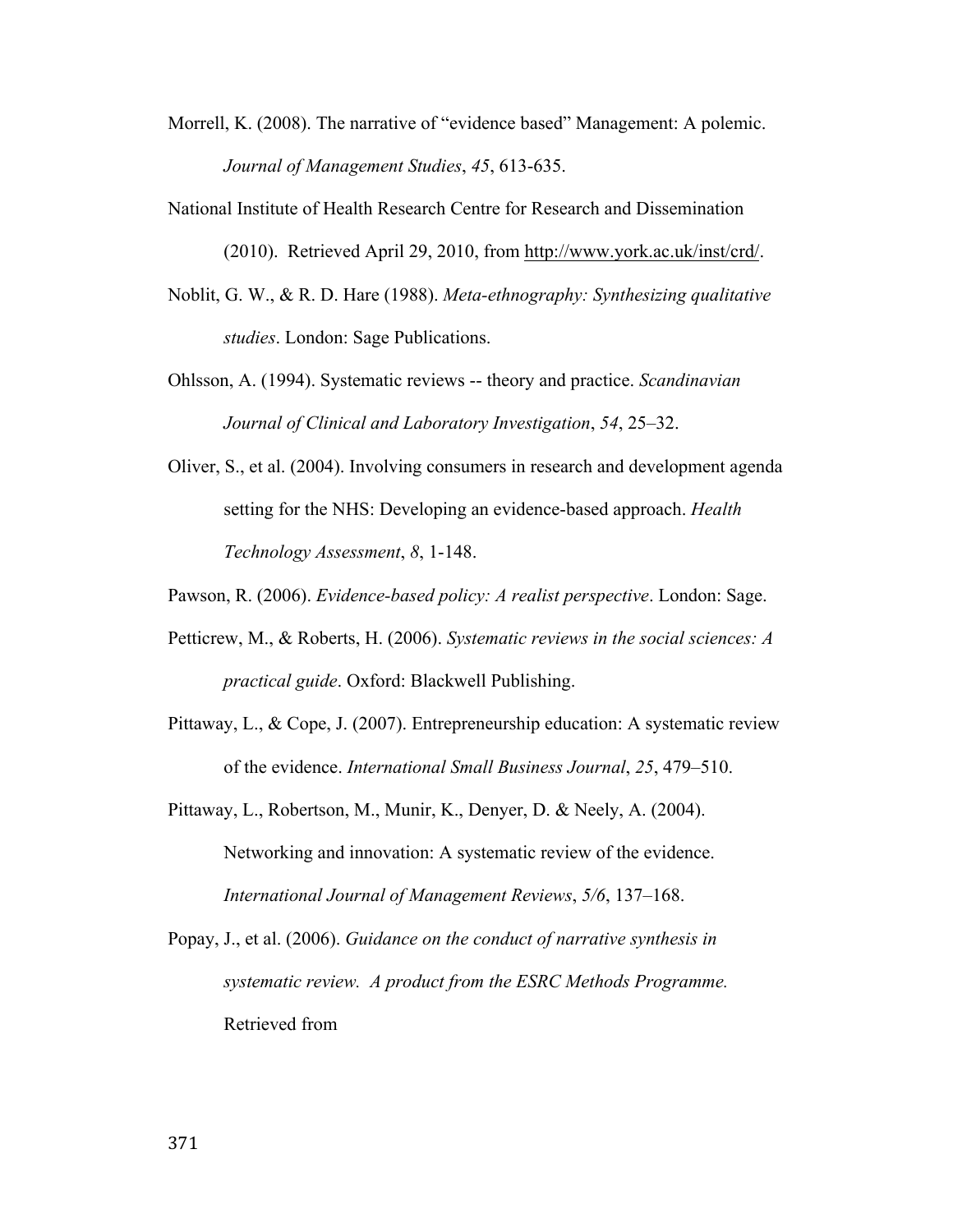http://www.conted.ox.ac.uk/cpd/healthsciences/courses/short\_courses/qsr/ NSguidanceV1-JNoyes.pdf

- Roberts, K.A., Dixon-Woods, M., Fitzpatrick, R., Abrams, K.R., & Jones DR. (2002). Factors affecting uptake of childhood immunisation: A Bayesian synthesis of qualitative and quantitative evidence. *Lancet*, *360*, 1596– 1599.
- Rosenthal, R. (1979). The "file drawer problem" and tolerance for null results. *Psychological Bulletin, 86*, 638–641.
- Rousseau, D. M., Manning, J., & Denyer, D. (2008). Evidence in management and organizational science: Assembling the field's full weight of scientific knowledge through syntheses. *Annals of the Academy of Management, 2*, 475-515.
- Rumrill, P. D., & Fitzgerald, S. M. (2001). Speaking of research: Using narrative literature reviews to build a scientific knowledge base. *Work*, *16*, 165-170.
- Tranfield, D., Denyer, D., & Smart, P. (2003). Toward a methodology for developing evidence-informed management knowledge by means of systematic review. *British Journal of Management*, *14*, 207–222.
- Walker, K. (2010). A systematic review of the corporate reputation literature: definition, measurement, and theory. *Corporate Reputation Review*, *12*, 357-387.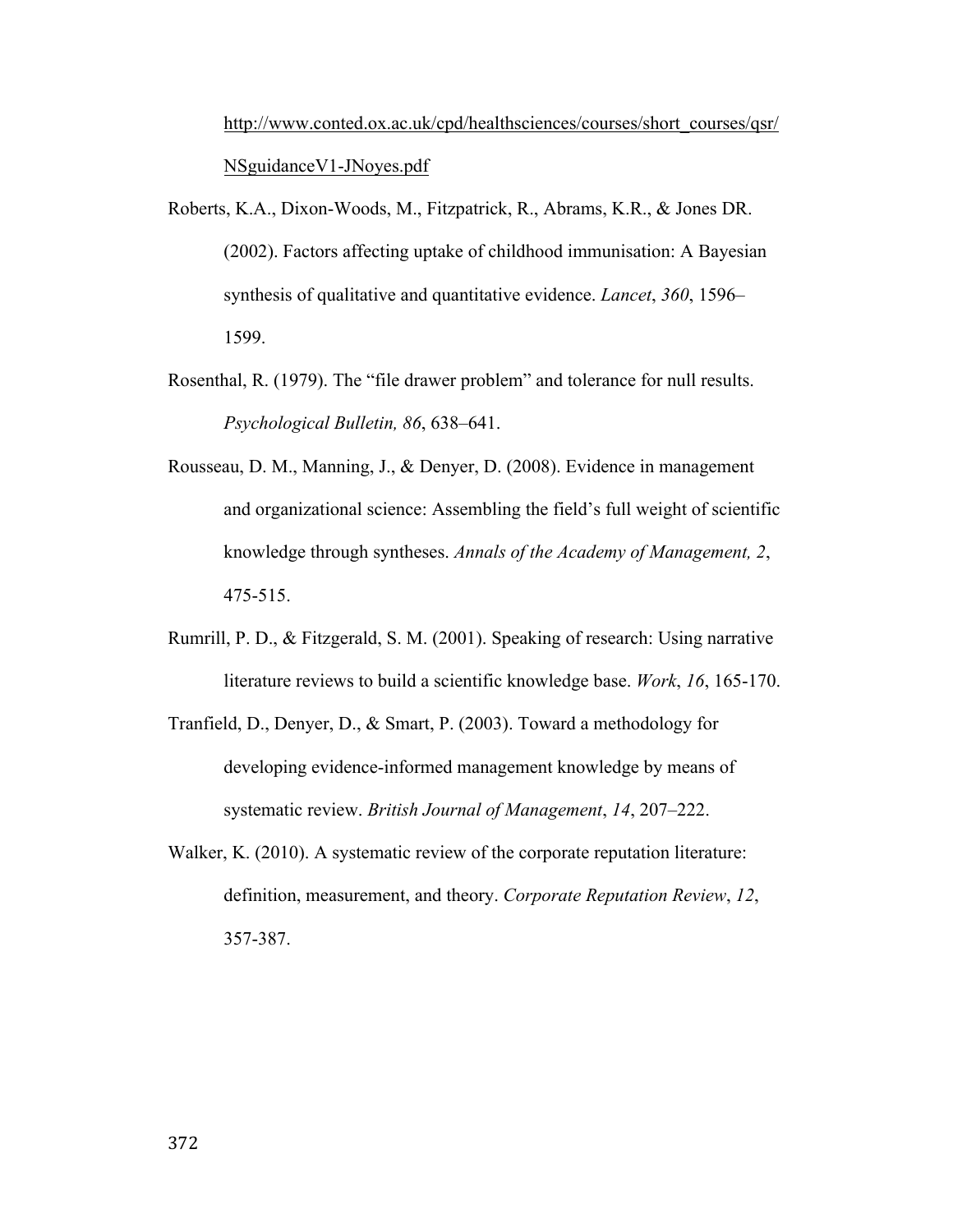# **SYSTEMATIC REVIEW RESOURCES**

#### **Websites**

http://www.cochrane.org/ - The Cochrane Collaboration - database of systematic reviews relevant to healthcare and resources for conducting systematic reviews http://www.campbellcollaboration.org/ - The Campbell Collaboration - library of systematic reviews related to education, crime and justice, and social welfare plus some guidance for conducting reviews

http://eppi.ioe.ac.uk/cms/ - Evidence for Policy and Practice Information and Coordinating Centre part of the Social Science Research Unit at the Institute of Education, University of London – a library of systematic reviews relevant to education and social policy. Also has guidance about conducting reviews and systematic review software.

# **Books**

- Glasziou, P., Irwig, L., Bain, C., and Colditz, G. (2001). *Systematic reviews in healthcare: A practical guide*. Cambridge: Cambridge University Press.
- Gough, D., Oliver, S., and Thomas, J. (in press). *An introduction to systematic reviews*. London: Sage.
- Higgins, J.P.T. and Green, S. (2008) (Eds). *Cochrane handbook for systematic reviews of interventions* [updated September 2009]. Retrieved April 29, 2010, from www.cochrane-handbook.org.
- Littell, J.H., Corcoran J., and Pillai, V. (2008). *Systematic reviews and metaanalysis*. New York: Oxford University Press.